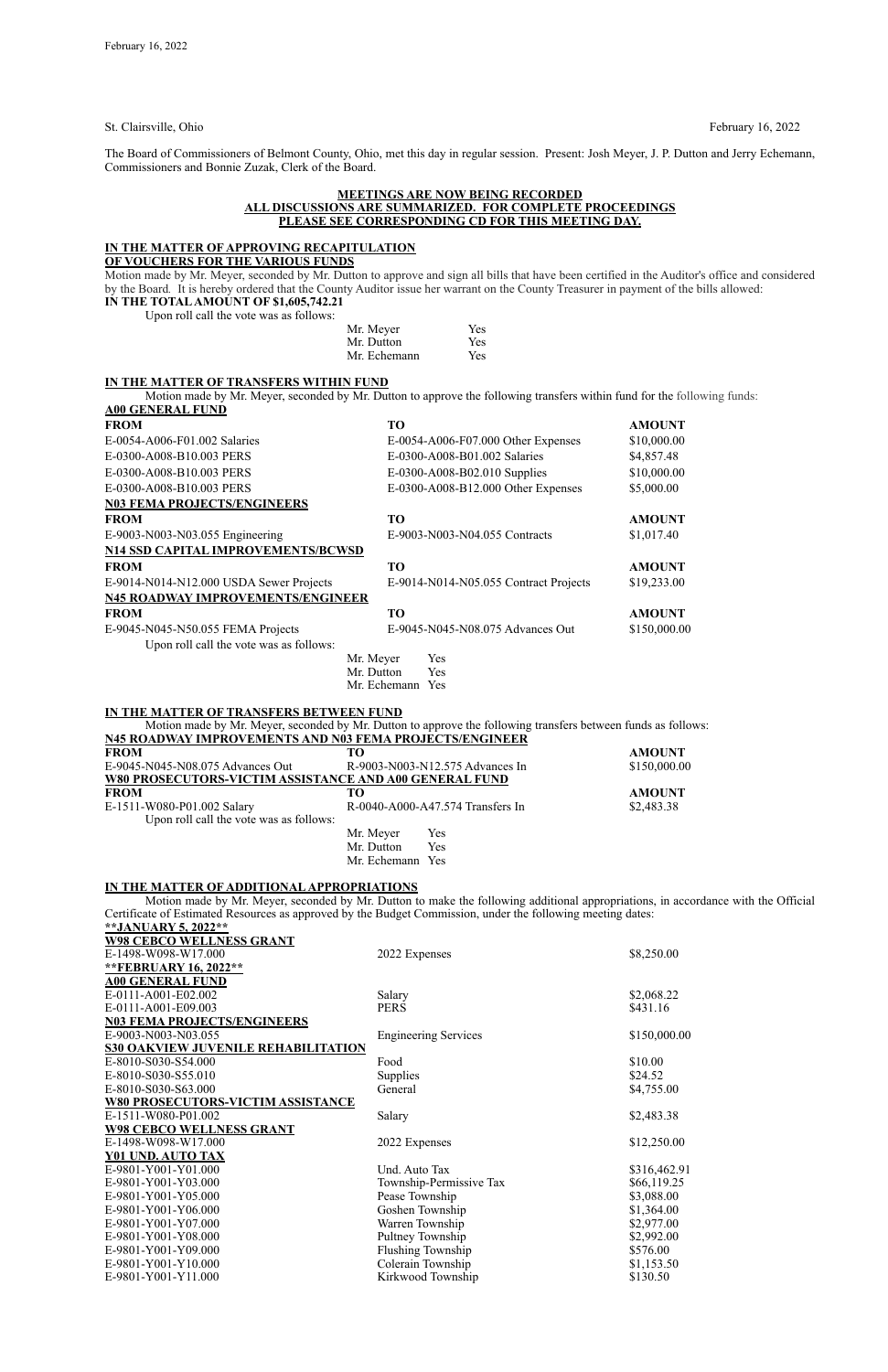| E-9801-Y001-Y12.000                     | Mead Township            | \$624.00   |
|-----------------------------------------|--------------------------|------------|
| E-9801-Y001-Y13.000                     | <b>Richland Township</b> | \$2,289.00 |
| E-9801-Y001-Y14.000                     | Smith Township           | \$468.00   |
| E-9801-Y001-Y15.000                     | Somerset Township        | \$493.50   |
| E-9801-Y001-Y16.000                     | Union Township           | \$783.00   |
| E-9801-Y001-Y17.000                     | Washington Township      | \$219.00   |
| E-9801-Y001-Y18.000                     | Wayne Township           | \$228.00   |
| E-9801-Y001-Y19.000                     | Wheeling Township        | \$610.50   |
| E-9801-Y001-Y20.000                     | York Township            | \$268.50   |
| <b>Y41 INDIGENT APPLICATION FEES</b>    |                          |            |
| E-9841-Y041-Y01.000                     | Remit to State           | \$281.26   |
| E-9841-Y041-Y02.000                     | Remit to County          | \$1,125.05 |
| Upon roll call the vote was as follows: |                          |            |
|                                         | Yes<br>Mr. Meyer         |            |
|                                         | Mr. Dutton<br>Yes        |            |

Mr. Echemann Yes

#### **IN THE MATTER OF REQUEST FOR CERTIFICATION OF MONIES BY THE BUDGET COMMISSION**

Motion made by Mr. Meyer, seconded by Mr. Dutton to request the Belmont County Budget Commission certify the following monies. **W98 CEBCO WELLNESS GRANT FUND-\$12,250.00** paid into R-1498-W098-W18.501 Grant-2022 on 02/09/2022.

Upon roll call the vote was as follows:

| Mr. Meyer    | <b>Yes</b> |
|--------------|------------|
| Mr. Dutton   | <b>Yes</b> |
| Mr. Echemann | <b>Yes</b> |

### **IN THE MATTER OF APPROVING THEN AND NOW CERTIFICATE/AUDITOR'S**

Motion made by Mr. Meyer, seconded by Mr. Dutton to execute payment of Then and Now Certification dated February 16, 2022, presented by the County Auditor pursuant to O.R.C. 5705.41(d)1, and authorizing the drawing of warrant(s) in payment of amounts due upon contract to order.

Upon roll call the vote was as follows:

| Mr. Meyer    | Yes |
|--------------|-----|
| Mr. Dutton   | Yes |
| Mr. Echemann | Yes |

WATER & SEWER DISTRICT-Jeff Azallion to Zanesville, OH, on February 14, 2022 to return a generator to Ohio Rural Water. Derrik Baugh to Allison Park, PA, on February 18, 2022, to pick up part from W. C. Weil. County vehicles will be used for travel.

# **IN THE MATTER OF GRANTING PERMISSION**

**FOR COUNTY EMPLOYEES TO TRAVEL**

Motion made by Mr. Meyer, seconded by Mr. Dutton granting permission for county employees to travel as follows: **BELMONT HARRISON JUVENILE DISTRICT-**D. J. Watson to Louisville, KY, on February 13-15, 2022, to attend the SCM (Self-

#### Defense/Physical Intervention) recertification course.

**COMMISSIONERS-**J. P. Dutton to Cambridge, OH, on February 18, 2022, to attend the EODA Winter meeting.

**DJFS-**Christine Parker to Lewis Center, OH, on March 3-4, 2022, to attend the PCSAO Executive Membership meeting. Estimated expenses: \$478.59. John Laroche to Sugarcreek, OH, on March 30-April 1, 2022 to attend the Annual Eastern Ohio Leadership Conference. Estimated expenses: \$677.83.

**SSOBC-**Senior Center to Wheeling, WV, on March 1, 8, 15, 22, & 29, 2022, for a senior outing to the Howard Long Wellness Center. Melissa Finney to Wheeling, WV, on March 4, 2022, for a senior outing to Golden Chopsticks. Lori Parsons to Wheeling, WV, on March 17, 2022, for a senior outing to Wheeling Downs. Sue Hines to Wheeling, WV, on March 18, 2022, for a senior outing to fish market. County vehicles will be used for travel.

Upon roll call the vote was as follows:

| Mr. Meyer    | <b>Yes</b> |
|--------------|------------|
| Mr. Dutton   | <b>Yes</b> |
| Mr. Echemann | <b>Yes</b> |

#### **IN THE MATTER OF APPROVING MINUTES OF REGULAR BOARD OF COMMISSIONERS MEETING**

Motion made by Mr. Meyer, seconded by Mr. Dutton to approve the minutes of the Belmont County Board of Commissioners regular meeting February 9, 2022.

Upon roll call the vote was as follows:

| Mr. Meyer    | Yes |
|--------------|-----|
| Mr. Dutton   | Yes |
| Mr. Echemann | Yes |

#### **IN THE MATTER OF ACCEPTING THE RESIGNATION OF**

#### **TIFFANY ENGLISH, HEAD REGISTERED NURSE/JAIL**

Motion made by Mr. Meyer, seconded by Mr. Dutton to accept the resignation of Tiffany English, Head Registered Nurse at the Belmont County Jail, effective February 21, 2022.

Upon roll call the vote was as follows:

| Mr. Meyer    | Yes |
|--------------|-----|
| Mr. Dutton   | Yes |
| Mr. Echemann | Yes |

### **IN THE MATTER OF AUTHORIZING THE HIRING OF CASEY HULL AS A FULL-TIME PERMANENT ELIGIBILITY/REFERRAL SPECIALIST II FOR THE BELMONT COUNTY DEPARTMENT OF JOB AND FAMILY SERVICES**

Motion made by Mr. Meyer, seconded by Mr. Dutton to adopt the following:

### **RESOLUTION**

**WHEREAS,** pursuant to the Ohio Revised Code, the Belmont County Board of Commissioners serves as co-appointing authority for the Belmont County Department of Job and Family Services; and

**WHEREAS,** in this capacity, the Board has the authority to establish compensation and benefit levels and authorize any hiring and/or other employment changes.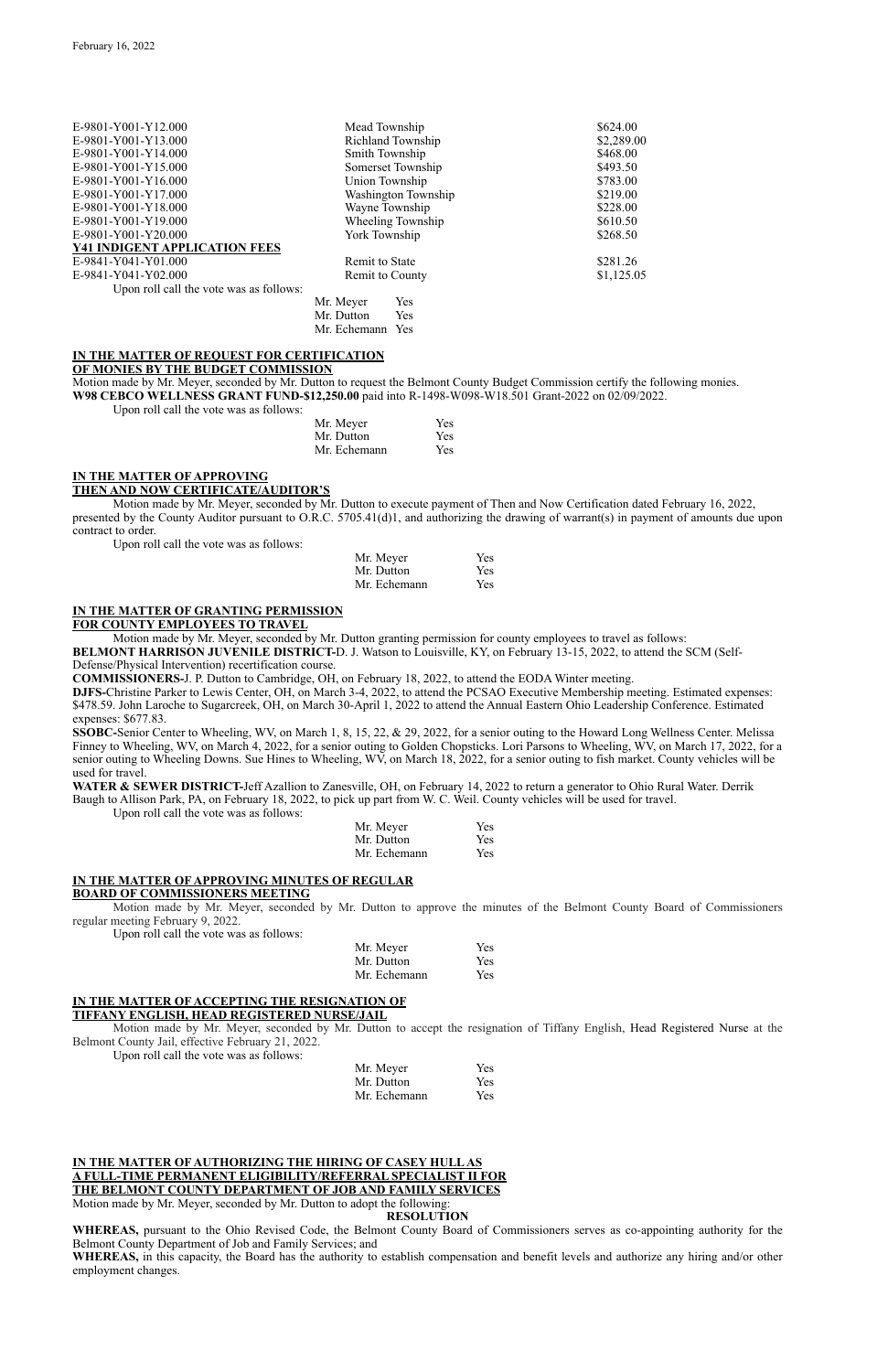**NOW THEREFORE, BE IT RESOLVED THAT,** the Belmont County Board of Commissioners does hereby grant the Director of the Belmont County Department of Job and Family Services, the authority to hire Ms. Casey Hull, effective February 22, 2022 as an Eligibility/ Referral Specialist II. Ms. Hull will be employed as a full- time permanent, bargaining unit employee. Compensation shall be in accordance with the salary schedule as indicated in the current bargaining unit labor contract.

Upon roll call the vote was as follows:

| .            |     |
|--------------|-----|
| Mr. Meyer    | Yes |
| Mr. Dutton   | Yes |
| Mr. Echemann | Yes |
|              |     |

#### **IN THE MATTER OF APPROVING THE MEMORANDUM OF UNDERSTANDINGS AND RESOLUTIONS ACKNOWLEDGING A SPECIAL ONE-TIME, NON-PRECEDENT SETTING PAYMENT OF HALF (1/2) TIME FOR HOURS WORKED ON FRIDAY, FEBRUARY 4, 2022**

Motion made by Mr. Meyer, seconded by Mr. Dutton to approve the Memorandum of Understandings acknowledging a special onetime, non-precedent setting payment of half (1/2) time for hours actually worked on Friday, February 4, 2022 for Utility Workers Union of America Belmont County Sanitary Sewer District and AFSCME (Buildings and Grounds) and adopt the resolutions acknowledging the special one-time, non-precedent setting payment for essential bargaining unit employees in the classifications of Mechanic/Distribution Maintenance I, Mechanic/Distribution Maintenance, Utility Worker, Crew Leader in the Utility Workers Union of America and Maintenance employees in AFSCME (Buildings and Grounds) and for essential non-bargaining unit employees in the classifications of Dog Warden, Assistant Dog Warden, Kennel Staff, Head Registered Nurse, Licensed Practical Nurse, Water and Sewer Supervisor, Distribution Manager, Maintenance Manager and Assistant Distribution Manager.

#### **BELMONT COUNTY BOARD OF COMMISSIONERS MEMORANDUM OF UNDERSTANDING Acknowledging A Special One-Time Payment, Non-Precedent Setting Utility Workers Union of America Belmont County Sanitary Sewer District**

This Memorandum of Understanding ("MOU") is entered into between the Utility Works Union of America, ("Union") and the Belmont County Board of Commissioners ("Commissioners").

Bargaining unit employees who were designated as essential employees by the Employer to work during inclement weather as it is stated in Article 30, shall receive a special one-time, non-precedent setting payment of half (1/2) time for hours actually worked on Friday February 4, 2022. This MOU shall not replace or modify any language in Article 30 of the Agreement and shall cease to have force and effect upon the payment to the essential bargaining unit employees. The Union agrees that this MOU shall not be used in any subsequent actions, including but not limited to grievances and negotiations.

| Michael Reed /s/                    | $2 - 2 - 22$    |
|-------------------------------------|-----------------|
| Union Representative                | Date            |
| Jerry Echemann /s/                  |                 |
| $J. P.$ Dutton $\sqrt{s}$           |                 |
| Josh Meyer $\sqrt{s}$               | $2 - 16 - 2022$ |
| <b>Commissioners Representative</b> | Date            |

#### **BELMONT COUNTY BOARD OF COMMISSIONERS MEMORANDUM OF UNDERSTANDING Acknowledging A Special One-Time Payment, Non-Precedent Setting AFSCME (Building and Grounds)**

This Memorandum of Understanding ("MOU") is entered into between the American Federation of State, County and Municipal Employees, ("Union") and the Belmont County Board of Commissioners ("Commissioners").

Bargaining unit employees who were designated as essential employees by the Employer to work during inclement weather as it is stated in Article 34, shall receive a special one-time, non-precedent setting payment of half (1/2) time for hours actually worked on Friday, February 4, 2022. This MOU shall not replace or modify any language in Article 34 of the Agreement and shall cease to have force and effect upon the payment to the essential bargaining unit employees. The Union agrees that this MOU shall not be used in any subsequent actions, including but not limited to grievances and negotiations.

| Michael Reed /s/                    | $2 - 17 - 22$ |
|-------------------------------------|---------------|
| Union Representative                | Date          |
| Jerry Echemann /s/                  |               |
| $J. P.$ Dutton $\sqrt{s}/s$         |               |
| Josh Meyer /s/                      | 2-16-2022     |
| <b>Commissioners Representative</b> | Date          |

RESOLUTION ACKNOWLEDGING A NON-PRECEDENT SETTING SPECIAL ONE-TIME PAYMENT FOR ESSENTIAL BARGAINING UNIT EMPLOYEES

Motion made by Mr. Meyer, seconded by Mr. Dutton to adopt the following:

WHEREAS, essential bargaining unit employees in the classifications of Mechanic/Distribution Maintenance I, Mechanic/Distribution Maintenance, Utility Worker, Crew Leader in the Utility Workers Union of America, and Maintenance employees in the American Federation

of State, County and Municipal Employees (Building & Grounds) who worked on February 4, 2022 shall receive a special one-time, nonprecedent setting payment of half (1/2) time for hours actually worked.

NOW, THEREFORE, BE IT RESOLVED by the Board of County Commissioners of Belmont County, Ohio, that the essential bargaining unit employees in the classifications mentioned above who actually worked on February 4, 2022, shall receive half (1/2) time for hours worked on that date.

ADOPTED at a regularly adjourned meeting of the Board of County Commissioners of Belmont County, Ohio, this 16th day of February, 2022.

### RESOLUTION

## ACKNOWLEDING A NON-PRECEDENT SETTING

# SPECIAL ONE-TIME PAYMENT

### FOR ESSENTIAL NON-BARGAINING UNIT EMPLOYEES

Motion made by Mr. Meyer, seconded by Mr. Dutton to adopt the following:

WHEREAS, essential non-bargaining unit employees in the classifications of Dog Warden, Assistant Dog Warden, Kennel Staff, Head Registered Nurse, Licensed Practical Nurse, Water and Sewer Supervisor, Distribution Manager, Maintenance Manager, and Assistant Distribution Manager who worked on February 4, 2022 shall receive a special one-time, non-precedent setting payment of half (1/2) time for hours actually worked.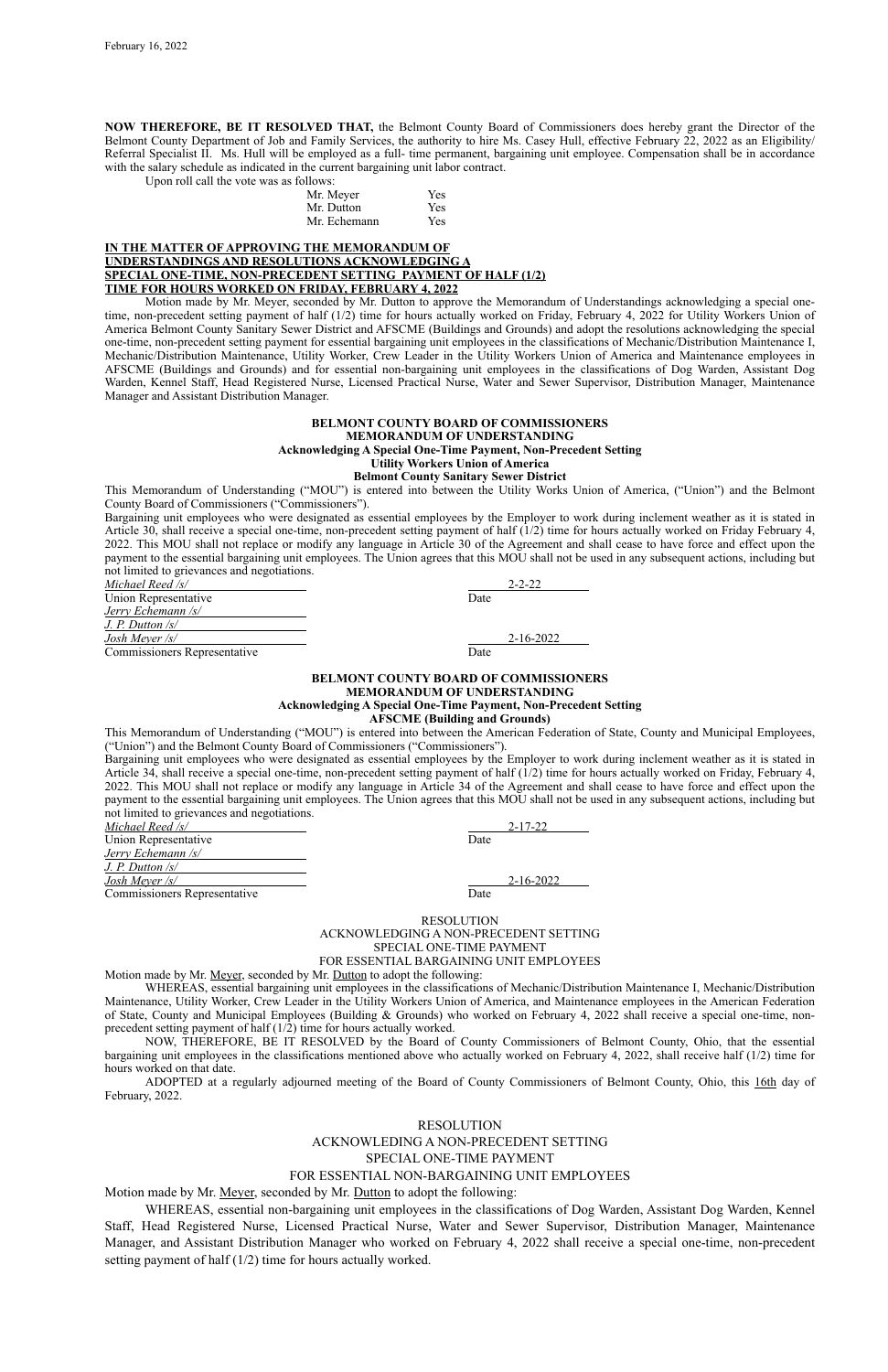NOW, THEREFORE, BE IT RESOLVED by the Board of County Commissioners of Belmont County, Ohio, that the essential non-bargaining unit employees in the classifications mentioned above who actually worked on February 4, 2022, shall receive half (1/2) time for hours worked on that date.

ADOPTED at a regularly adjourned meeting of the Board of County Commissioners of Belmont County, Ohio, this 16th day of February, 2022.

Upon roll call the vote was as follows:

Mr. Meyer said this covers union and non-union employees in the county who worked on February 4<sup>th</sup> when we had the ice and snow storm and came out in the bad weather conditions. Non-emergent buildings were closed. The policy manual states they just get paid regular time. The Board considered the situation and what the workers did and the long hours worked so they saw fit to give them time and one-half that day. The work they did was outstanding.

| Mr. Meyer    | Yes        |
|--------------|------------|
| Mr. Dutton   | Yes        |
| Mr. Echemann | <b>Yes</b> |

### **IN THE MATTER OF ACCEPTING A COPY OF THE**

**BELMONT COUNTY JUVENILE COURT'S 2021 ANNUAL REPORT**

Motion made by Mr. Meyer, seconded by Mr. Dutton to accept a copy of the Belmont County Juvenile Court's 2021 Annual Report as submitted per ORC 2151.18.

- 2.12 miles of CR 42 (Fulton Hill Road)
- 1.28 miles of CR 46 (New Cut Road)
- 1.72 miles of CR 48 (Wegee Road)

Upon roll call the vote was as follows:

| Mr. Meyer    | <b>Yes</b> |
|--------------|------------|
| Mr. Dutton   | <b>Yes</b> |
| Mr. Echemann | <b>Yes</b> |

#### **IN THE MATTER OF APPROVING THE PROPOSAL DATED FEBRUARY 9, 2022, FROM BRANDI PATT DESIGN/SSOBC**

Motion made by Mr. Meyer, seconded by Mr. Dutton to approve the proposal dated February 9, 2022, from Brandi Patt Design, LLC, for web redesign and monthly newsletter development for Senior Services of Belmont County in the amount of \$50.00 per hour, effective March 1, 2022 to March 1, 2023, with an option to renew after one year.

Upon roll call the vote was as follows:

| Mr. Meyer    | Yes |
|--------------|-----|
| Mr. Dutton   | Yes |
| Mr. Echemann | Yes |

#### **IN THE MATTER OF APPROVING ADDENDUM 1 TO ROADWAY USE AND MAINTENANCE AGREEMENT WITH AEP OHIO TRANSMISSION COPMANY/ENGINEER'S**

Motion made by Mr. Meyer, seconded by Mr. Dutton to approve Addendum 1 to the Roadway Use and Maintenance Agreement with AEP Ohio Transmission Company dated July 21, 2021, to add the following additional miles, based upon the recommendation of Belmont County Engineer, Terry Lively:

*Note: Bond number 285065192 for \$2,716,000 on file.* 

### **ADDENDUM 1 TO BELMONT COUNTY ROADWAY USE AND MAINTENANCE AGREEMENT FOR ELECTRIC TRANSMISSION LINE PROJECTS AND INFRASTRUCTURE**

**THIS AGREEMENT** is entered into at St. Clairsville, Ohio, by and between THE BELMONT COUNTY COMMISSIONERS, a political subdivision, whose mailing address is 101 W. Main St., Courthouse, St. Clairsville, Ohio 43950 (hereafter "Authority"), and AEP Ohio Transmission Company, whose address is 1 Riverside Plaza, Columbus, OH 430215 (Hereafter "Operator"), and shall be as follows: **BOTH PARTIES FURTHER AGREE** to the add the following road use to the original Road Use Maintenance Agreement dated July 21, 2021:

1. The portion of CR 42 (Fulton Hill Rd) to be utilized by Operator hereunder, is that exclusive

portion beginning at SR 147 (Key-Bellaire Rd) and ending at the Dilles Bottom-Bellaire 69kV line crossing (40.007527, -80.783714) for approximately 2.12 miles. It is understood and agreed that the Operator shall not utilize the remainder of CR 42 (Fulton Hill Rd) for any of its Construction Activities hereunder.

2. The portion of CR 46 (New Cut Rd) to be utilized by Operator hereunder, is that exclusive portion beginning at CR 44 (Winding Hill Rd) and ending at TCE #23 (39.979367, -80.780284) for approximately 1.28 miles. It is understood and agreed that the Operator shall not utilize the remainder of CR 46 (New Cut Rd) for any of its Construction Activities hereunder.

3. The portion of CR 48 (Wegee Rd) to be utilized by Operator hereunder, is that exclusive portion beginning at CR 7 (Central Ave) and ending at TR 707 for approximately 1.72 miles. It is understood and agreed that the Operator shall not utilize the remainder of CR 48 (Wegee Rd) for any of its Construction Activities hereunder.

This Addendum 1 adds 5.12 miles to the original RUMA of 6.79 miles. Total road use by AEP Ohio Transmission Company, Inc. is 11.91 miles. The current bond amount of \$2,716,000.00 (two million seven hundred sixteen dollars) shall remain in effect.

4. Addendum 1 shall be governed by the laws of the State of Ohio.

5. This Addendum shall be in effect on February 16, 2022.

Executed in duplicate on the dates set forth below.

#### **Authority Operator** By: *Josh Meyer /s/* By: Commissioner By: *J. P. Dutton /s/* Printed name: Brenda Unternaher Commissioner By: *Jerry Echemann /s/* Company Name: AEP Ohio Transmission Company Commissioner By: *Terry Lively /s/* Title: Transmission Right of Way Manager County Engineer Dated: 2-16-2022 Dated: Approved as to Form: *David K. Liberati /s/ Assist. P. A.* County Prosecutor Upon roll call the vote was as follows:

Mr. Meyer Yes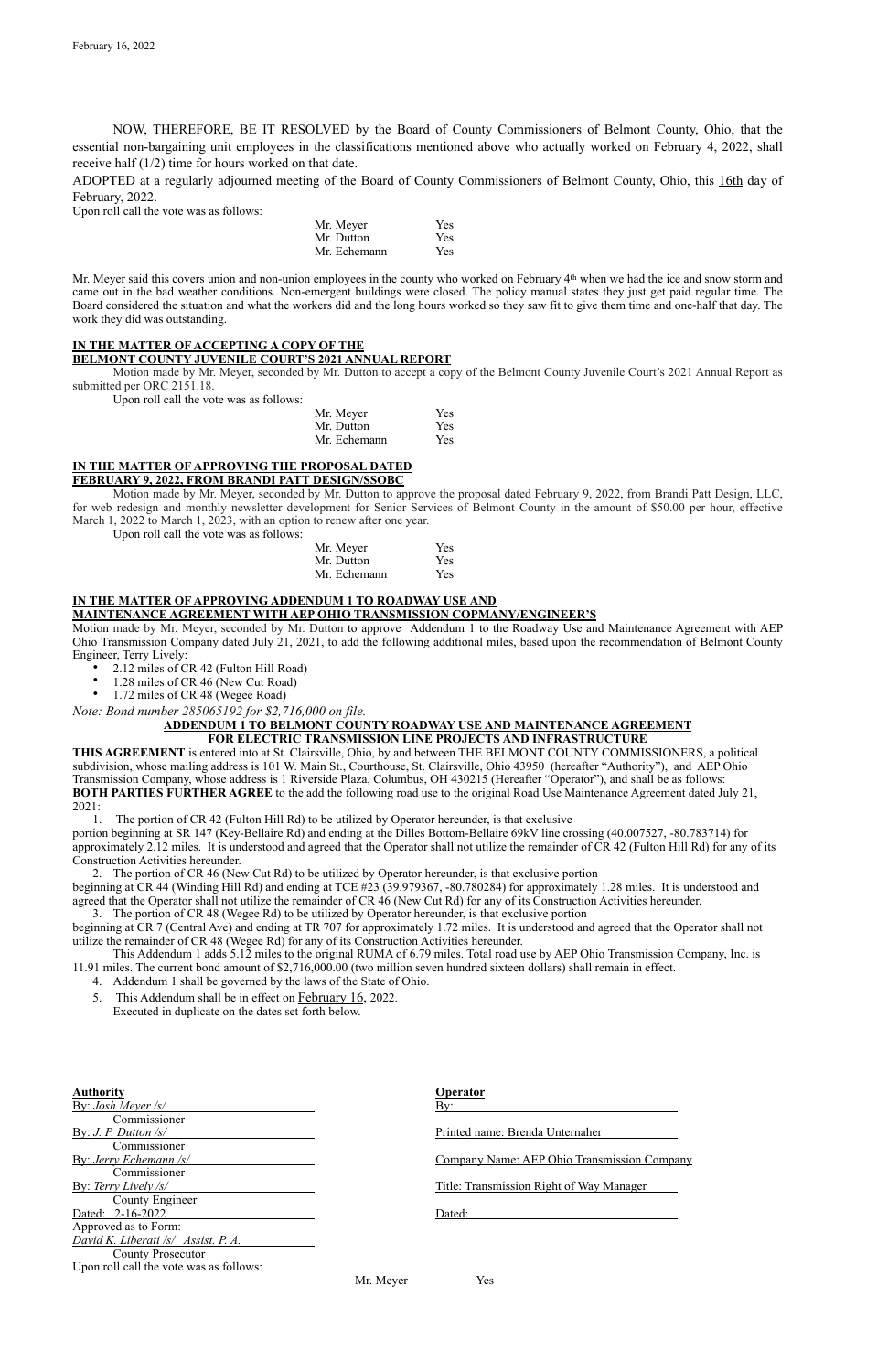| Mr. Dutton   | <b>Yes</b> |
|--------------|------------|
| Mr. Echemann | Yes        |

#### **IN THE MATTER OF ENTERING INTO A ROADWAY USE MAINTENANCE AGREEMENT WITH GULFPORT APPALACHIA, LLC/ENGINEER'S**

Motion made by Mr. Meyer, seconded by Mr. Dutton to enter into a **Roadway Use Maintenance Agreement** with Gulfport Appalachia, LLC, effective February 16, 2022, for water transfer activity at 1.0 miles of CR 102 (Johnson Ridge) at the Clark Water Transfer. *Note: Bond No. B013908 for \$400,000 on file.*

### **BELMONT COUNTY ROADWAY USE AND MAINTENANCE AGREEMENT FOR DRILLING PROJECTS AND INFRASTRUCTURE**

WHEREAS, Authority has control of the several county/township roads within Somerset Township, in Belmont County, Ohio and is required by law to keep such roads in good repair; and

**THIS AGREEMENT** is entered into at St. Clairsville, Ohio, by and between THE BELMONT COUNTY COMMISSIONERS, a political subdivision, whose mailing address is 101 W. Main St., Courthouse, St. Clairsville, Ohio 43950 (hereafter "Authority"), and Gulfport Appalachia, LLC, whose address is 3001 Quail Springs Parkway, Oklahoma City, Oklahoma 73134 (Hereafter "Operator"), and shall be as follows:

WHEREAS, Operator intends to commence use of 1 mile of CR 102, Johnson Ridge for the purpose of ingress to and egress from the Clark Water Transfer for traffic necessary for the purpose of constructing temporary waterlines and pumping water at the Clark Transfer (hereinafter referred to collectively as "Water Transfer Activity"); and

### **RECITALS**

**WHEREAS,** Operator is the operator of certain oil and gas leasehold, and intends to develop and operate the Clark Water Transfer including the equipment, facilities, impoundments, and pipelines necessary for the operation of the Clark Water Transfer (hereafter collectively referred to as "water transfer activity") located in Somerset Township, in Belmont County, Ohio; and

**WHEREAS,** Authority and Operator desire to enter into an agreement, providing for the repair and maintenance of said roads and bridges thereon as a result of such Water Transfer Activity; and

**WHEREAS,** if any county or township roads contemplated herein contain any railroad crossings, Section 4 below shall apply;

**NOW THEREFORE**, in consideration of the good faith performance by each party of the mutual covenants hereinafter set forth, and other good and valuable consideration, the receipt and sufficiency of which are hereby acknowledged, the Operator agrees to the maintenance and repair of said roads and bridges, to their pre-Water Transfer Activity condition or as modified pursuant to Appendix A, thereon for any damages thereto, as a result of Water Transfer Activity related to such sites.

**FURTHER,** Operator shall also provide for the strengthening and upgrading of the roads and bridges if mutually agreed to be necessary for the Water Transfer Activity, prior to the start of Water Transfer Activity. The areas and structures required to be strengthened and/or upgraded shall be determined by an engineer provided by the Operator with the approval of the County Engineer to be provided within thirty (30) days of a written request submitted by the Operator. Operator's engineer shall provide a written report to the County detailing the condition of the roads and appurtenances covered under this Agreement along with any recommendations, if necessary.

**BOTH PARTIES FURTHER AGREE** to the following additional terms and conditions:

1. The portion of CR 102, Johnson Ridge Road, to be utilized by Operator hereunder, is that exclusive portion beginning at the intersection of OH 800 and going northwest for 1 mile to an existing driveway. It is understood and agreed that the Operator shall not utilize any of the remainder of CR 102 for any of its Water Transfer Activities hereunder.

2. The portion of CR \_\_, to be utilized by Operator hereunder, is that exclusive portion beginning at It is understood and agreed that the Operator shall not utilize any of the

remainder of CR for any of its Water Transfer Activities hereunder.

6. Unless excepted for the reasons provided below, prior to the Water Transfer Activity on the designated Route, Operator shall post a bond or other surety in a form satisfactory to the Authority to cover the costs of any damage caused by the Drilling Activity on the Route by Operator. The amount of the bond or surety shall be in an amount of  $$400,000 \& 00/100 \text{ DOLLARS}$  ( $$400,000$ ) per mile. However, no such bond or surety shall be required of Operator, if any of the following conditions are satisfied:

3. Those portions of said roads and bridges and their appurtenances to be used by Operator hereunder and mutually agreed to require necessary strengthening and/or upgrading by the Operator's Engineer in conjunction with the County Engineer, shall be strengthened and/or upgraded to a condition sufficient and adequate to sustain the anticipated Water Transfer Activity by Operator, at Operator's sole expense, and with the advice and approval of the County Engineer as detailed in Appendix A. Thereafter, such roads shall be maintained by Operator for damages caused by Operator's Water Transfer Activity, at Operator's sole expense, throughout the term of this Agreement, to a level consistent with the condition of such roads at the commencement of its use by the Operator hereunder or as modified pursuant to Appendix A, as determined by the Operator's engineer and the Belmont County Engineer. The maintenance of aforementioned roads includes the use of a commercially recognized dust palliative to control the airborne dust created and/or contributed to by the Operator or the Operator's contractors and or agents.

4. The Operator shall give notice to the railroad at least thirty (30) days prior to any known Water Transfer Activity utilizing a railroad crossing so that a joint inspection can determine the condition of the crossing. Additionally, the Operator shall coordinate all work needing to be performed at a railroad crossing with the railroad company at least thirty (30) days prior to starting work on a railroad crossing. If the railroad company fails to respond to the Operator's notice of work needing to be performed at a railroad crossing within thirty (30) days of receipt of such notice, then the railroad waives all rights it has under this agreement with respect to the work specified in the notice. Work performed at a railroad crossing may include a separate agreement at the railroad's discretion. The Authority shall not be liable for any incidents arising out of or related to work performed at any railroad crossing pursuant to this Agreement or any separate Agreement between the Operator and the railroad company, or lack of notification by Operator.

5. Either the Operator or the Authority may terminate this Agreement with just cause following at least thirty (30) days written notice to the other of its intent to terminate. As soon as possible after receipt of such notice, the Authority and the Operator shall inspect said roads and bridges and their appurtenances. Following final inspection, the parties shall meet, and all restoration resulting from Operator's Drilling Activity shall be identified and thereafter completed by the Operator to insure the roads are at least returned to the condition they were in prior to the Operator's use for its Drilling Activity, at Operator's sole expense. Following completion of all restoration work, this Agreement shall be terminated and of no further force or effect.

- a. A geotechnical analysis of the route provided by the Operator and mutually accepted by the Authority and Operator exhibits that the route's condition is sufficient for the expected traffic necessary for the development of the water transfer development site.
- b. The Operator provides a geotechnical analysis of the route, mutually accepted by the Authority and Operator, and based on that analysis, an Operator and Authority-approved maintenance plan for the route or an Operator and Authority-approved preventative repair plan of the route is attached to the Agreement as an addendum.
- c. The Operator has provided a sufficient bond or surety accepted by the Authority and Operator, in favor of the Authority for road usage by the Operator within the Authority's oversight.

7. All motor vehicles to be utilized by Operator hereunder, whether owned by Operator or others, shall comply with all legal size, load and weight limits in accordance with State Law, and all non-conforming vehicles shall require the proper local permit.

8. Operator shall furnish the Authority with a written Letter of Authority, setting forth all necessary contact information, including a twenty four (24) hour emergency contact number, for the authorized local representative of the Operator, and such information shall be maintained and kept current at all times concerned hereunder.

9. If Authority determines that any additional traffic signage is needed, or desired, as a result of this Agreement and in the interests of safety, then Operator shall provide for such signage at Operator's sole expense. In the event that any other safety concerns should arise during the course of this Agreement, Operator and Authority agree that they will mutually discuss such concerns and reach a resolution satisfactory to all concerned.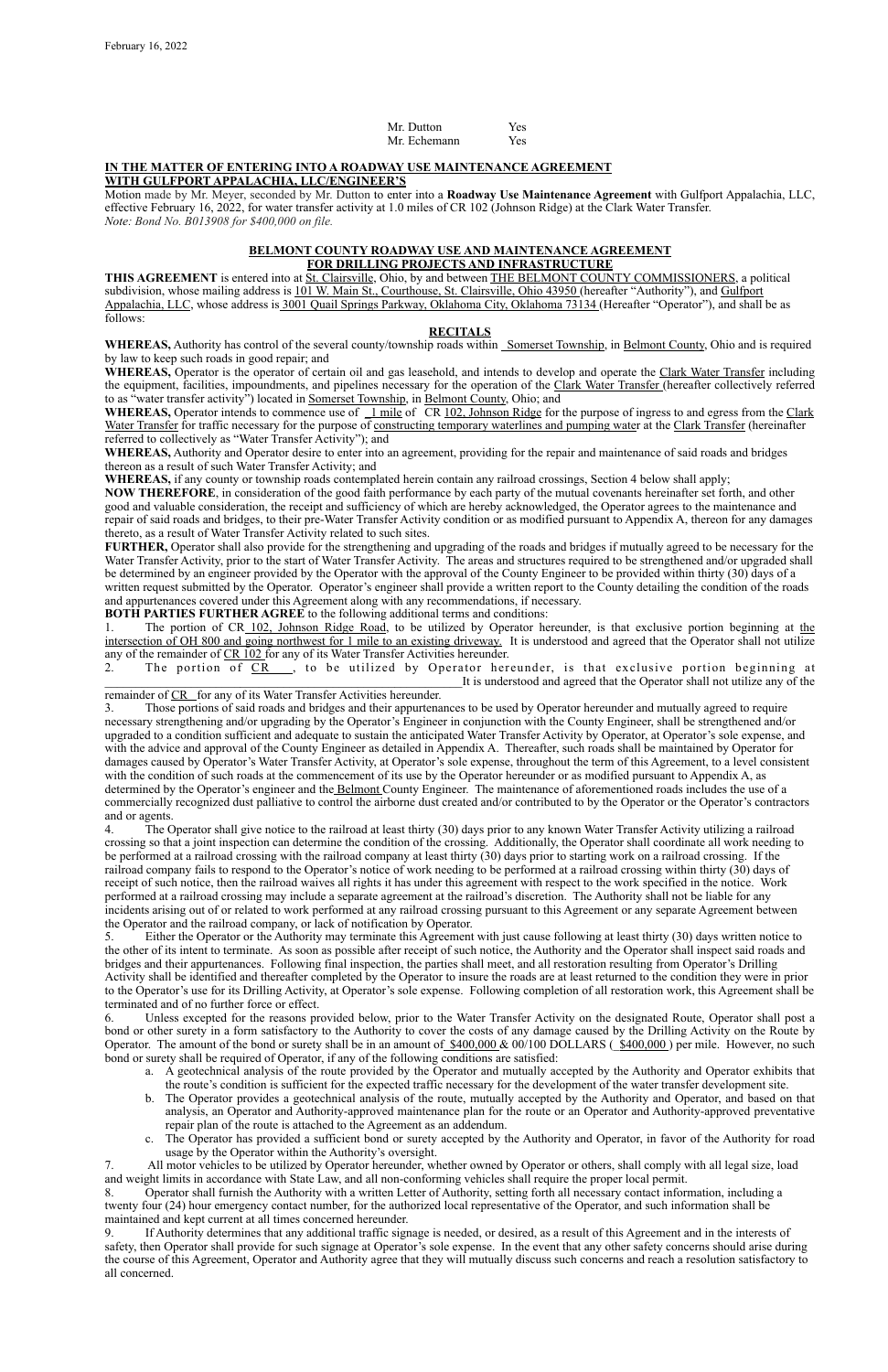10. Operator acknowledges that pursuant to Ohio Attorney General Opinion 2012-029 issued on September 19, 2012, the County is required to comply with Revised Code 4115.03-.16 when the total overall project cost to the Operator is fairly estimated to be more than the amount prescribed in Ohio Revised Code Section 4115.03 (B)(4). Operator further acknowledges that at the time any necessary road maintenance or repairs are required, the estimated costs and actual cost of such work to be performed pursuant to this agreement will be solely within the knowledge of Operator since Operator is responsible for paying 100% of said cost. Therefore, Operator hereby agrees that Operator will take all measures to ensure compliance with Ohio's Prevailing Wage Laws.

11. Operator shall protect, save, indemnify, and hold the Authority, its officials, agents and employees harmless from any liability, claims, damages, penalties, charges, or costs including reasonable attorney's fees which may arise or be claimed as a result of any violations of any laws or ordinances, or any loss, damage or expense, including injury or death to any person, from any cause or causes from Operator's use of the roads pursuant to this Agreement.

12. Operator assumes all liability for subcontractors and or agents working on Operator's behalf.

13. This Agreement shall be binding upon Operator and Authority, and their respective successors and assigns.

14. In any event that any clause, provision or remedy in this Agreement shall, for any reason, be deemed invalid or unenforceable, the remaining clauses and provisions shall not be affected, impaired or invalidated and shall remain in full force and effect.

WITNESSETH, that for and in consideration of One Dollar (\$1.00) and other good and valuable consideration, the receipt and sufficiency of which is hereby acknowledged, and of the mutual covenants and agreements hereinafter set forth, the Lessor and Lessee agree as follows:

15. Agreement shall be governed by the laws of the State of Ohio.

16. This Agreement shall be in effect on February 16, 2022.

Executed in duplicate on the dates set forth below.

| <b>Authority</b>                              |              | <b>Operator</b>                        |
|-----------------------------------------------|--------------|----------------------------------------|
| <u>By: Josh Meyer /s/</u>                     |              | By: Scott Robertson /s/                |
| Commissioner                                  |              |                                        |
| By: <i>J. P. Dutton <math>\sqrt{s}</math></i> |              | Printed name: Scott Robertson          |
| Commissioner                                  |              |                                        |
| By: Jerry Echemann /s/                        |              | Company Name: Gulfport Appalachia, LLC |
| Commissioner                                  |              |                                        |
| By: Terry Lively $\sqrt{s}$                   |              | Title: VP of Drilling                  |
| Terry Lively, County Engineer                 |              |                                        |
| Dated: 2-16-22                                |              | Dated: 9/13/2021                       |
| Approved as to Form:                          |              |                                        |
| David K. Liberati /s/ Assist P. A.            |              |                                        |
| <b>Prosecuting Attorney</b>                   |              |                                        |
| Upon roll call the vote was as follows:       |              |                                        |
|                                               | Mr. Meyer    | Yes                                    |
|                                               | Mr. Dutton   | Yes                                    |
|                                               | Mr. Echemann | Yes                                    |

# **IN THE MATTER OF ENTERING INTO AN OIL AND GAS LEASE**

**WITH GULFPORT APPALACHIA, LLC**

Motion made by Mr. Meyer, seconded by Mr. Dutton to enter into an Oil and Gas Lease by and between the Belmont County Board of Commissioners and Gulfport Appalachia, LLC, effective February 16, 2022, in the amount of \$4,500 per net leasehold acre for 0.1290 acres, located in Pease Township, for a five-year term, 20% royalty. Total Payment Amount: \$580.50.

#### **PAID-UP**

### **OIL & GAS LEASE**

This Lease made this 16th day of February 2022, by and between **The Commissioners of Belmont County, by Jerry Echemann, Josh Meyer, and J. P. Dutton, as Commissioners,** hereinafter collectively called "Lessor," and **GULFPORT APPALACHIA, LLC**, a Delaware Corporation with a mailing address of 3001 Quail Springs Parkway, Oklahoma City, OK 73134, hereinafter called "Lessee."

LEASING CLAUSE. Lessor hereby leases exclusively to Lessee all the oil and gas (including, but not limited to coal seam gas, coalbed methane gas, coalbed gas, methane gas, gob gas, occluded methane/natural gas and all associated natural gas and other hydrocarbons and non-hydrocarbons contained in, associated with, emitting from, or produced/originating within any formation, gob area, mined-out area, coal seam, and all communicating zones), and their liquid or gaseous constituents, whether hydrocarbon or non-hydrocarbon, underlying the land herein leased, together with such exclusive rights as may be necessary or convenient for Lessee, at its election, to explore for, develop, produce, measure, and market production from the Leasehold, and from adjoining lands, using methods and techniques which are not restricted to current technology, including the right to conduct exclusive geophysical and other exploratory tests; to drill, maintain, operate, cease to operate, plug, abandon, and remove wells; to use or install roads, electric power and telephone facilities, and to construct pipelines with appurtenant facilities, including data acquisition, compression and collection facilities for use in the production and transportation of products from the Leasehold or from neighboring lands across the Leasehold, to use oil, gas, and non-domestic water sources, free of cost, to store gas of any kind underground, regardless of the source thereof, including the injecting of gas therein and removing the same therefrom; to protect stored gas; to operate, maintain, repair, and remove material and equipment.

DESCRIPTION. The Leasehold is, located in the Township of Pease, in the County of Belmont, in the State of Ohio, and described as follows: Tax Parcel Identification Number 26-00849.000; Twp/Section/Twp No/Range/Qtr:

#### Pease/33/3/2/PT NW/4:

### and is bounded formerly or currently as follows: On the North by lands of Multiple Parcels On the East by lands of Boydsville Road On the South by lands of Multiple Parcels On the West by lands of Bridgeport Plaza Associates

### **See "Exhibit A" attached hereto and made a part hereof for Other Provisions of this lease**

Including the lands acquired from, Robert W. Cilles, Sr., married, by virtue of Ohio Warranty Deed, dated July 11, 1959, and recorded in Deed Book Volume 399, at Page 568, at the Recorder's office of Belmont County, Ohio, and described for the purposes of this agreement as containing a total of **0.1290 acres**, whether actually more or less, and including contiguous interest owned by Lessor. This Lease also covers and includes, in addition to that above described, all land, if any, contiguous or adjacent to or adjoining the land above described and (a) owned or claimed by Lessor by limitation, prescription, possession, reversion or unrecorded instrument or (b) as to which Lessor has a preference right of acquisition. Lessor agrees to execute any supplemental instrument requested by Lessee for a more complete or accurate description of said land.

LEASE TERM. This Lease shall remain in force for a primary term of **Five (5) years** from 12:00 A.M. February 16, 2022 (effective date) to 11:59 P.M. February 15, 2027 (last day of primary term) and shall continue beyond the primary term as to the entirety of the Leasehold if any of the following is satisfied: (i) operations are conducted on the Leasehold or lands pooled/unitized therewith in search of oil, gas, or their constituents, or (ii) a well deemed by Lessee to be capable of production is located on the Leasehold or lands pooled/unitized therewith, or (iii) oil or gas, or their constituents, are produced from the Leasehold or lands pooled/unitized therewith, or (iv) if the Leasehold or lands pooled/ unitized therewith is used for the underground storage of gas, or for the protection of stored gas, or (v) if prescribed payments are made, or (vi)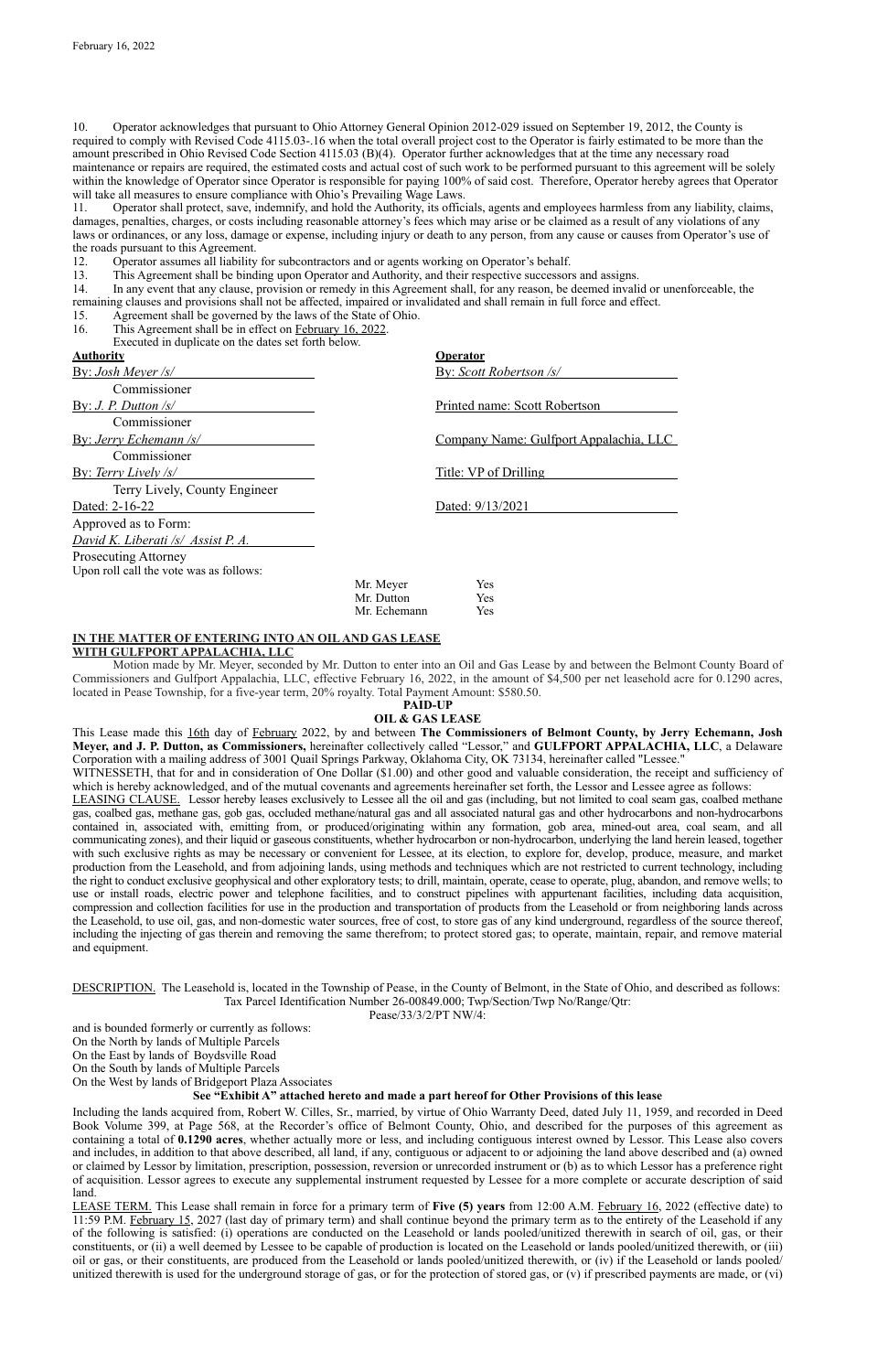if Lessee's operations are delayed, postponed or interrupted as a result of any coal, stone or other mining or mining related operation under any existing and effective lease, permit or authorization covering such operations on the leased premises or on other lands affecting the leased premises, such delay will automatically extend the primary or secondary term of this oil and gas lease without additional compensation or performance by Lessee for a period of time equal to any such delay, postponement or interruption. If there is any dispute concerning the extension of this Lease beyond the primary term by reason of any of the alternative mechanisms specified herein, the payment to the Lessor of the prescribed payments provided below shall be conclusive evidence that the Lease has been extended beyond the primary term.

EXTENSION OF PRIMARY TERM. Lessee has the option to extend the primary term of this Lease for one additional term of five (5) years from the expiration of the primary term of this Lease; said extension to be under the same terms and conditions as contained in this Lease. Lessee may exercise this option to extend this Lease if on or before the expiration date of the primary term of this Lease, Lessee pays or tenders to the Lessor or to the Lessor's credit an extension payment of the same consideration as was paid in this lease per Leasehold acre, only insofar as those acres intended to be renewed by Lessee. Exercise of this option is at Lessee's sole discretion and may be invoked by Lessee where no other alternative of the Lease Term clause extends this Lease beyond the primary term.

#### NO AUTOMATIC TERMINATION OR FORFEITURE.

(A) CONSTRUCTION OF LEASE: The language of this Lease (including, but not limited to, the Lease Term and Extension of Term clauses) shall never be read as language of special limitation. This Lease shall be construed against termination, forfeiture, cancellation, or expiration and in favor of giving effect to the continuation of this Lease where the circumstances exist to maintain this Lease in effect under any of the alternative mechanisms set forth above. In connection therewith, (i) a well shall be deemed to be capable of production if it has the capacity to produce a profit over operating costs, without regard to any capital costs to drill or equip the well, or to deliver the oil or gas to market, and (ii) the Lessee shall be deemed to be conducting operations in search of oil or gas, or their constituents, if the Lessee is engaged in geophysical and other exploratory work including, but not limited to, activities to drill an initial well, to drill a new well, or to rework, stimulate, deepen, sidetrack, frac, plug back in the same or different formation or repair a well or equipment on the Leasehold or any lands pooled/unitized therewith (such activities shall include, but not be limited to, performing any preliminary or preparatory work necessary for drilling, conducting internal technical analysis to initiate and/or further develop a well, obtaining permits and approvals associated therewith and may include reasonable gaps in activities provided that there is a continuum of activities showing a good faith effort to develop a well or that the cessation or interruption of activities was beyond the control of Lessee, including interruptions caused by the acts of third parties over whom Lessee has no control or regulatory delays associated with any approval process required for conducting such activities).

(B) LIMITATION OF FORFEITURE: This Lease shall never be subject to a civil action or proceeding to enforce a claim of termination, cancellation, expiration or forfeiture due to any action or inaction by the Lessee, including, but not limited to making any prescribed payments authorized under the terms of this Lease, unless the Lessee has received written notice of Lessor's demand and thereafter fails or refuses to satisfy or provide justification responding to Lessor's demand within 60 days from the receipt of such notice. If Lessee timely responds to Lessor's demand, but in good faith disagrees with Lessor's position and sets forth the reasons therefore, such a response shall be deemed to satisfy this provision, this Lease shall continue in full force and effect and no further damages (or other claims for relief) will accrue in Lessor's favor during the pendency of the dispute, other than claims for payments that may be due under the terms of this Lease.

PAYMENTS TO LESSOR. In addition to the bonus paid by Lessee for the execution hereof, Lessee covenants to pay Lessor, proportionate to Lessor's percentage of ownership, as follows:

(A) DELAY RENTAL: To pay Lessor as Delay Rental, after the first year, at the rate of five dollars (\$5.00) per net acre per year payable in advance. **The parties hereto agree that this is a Paid-Up Lease with no further Delay Rental and/or Delay in Marketing payments due to Lessor during the primary term hereof.**

(B) ROYALTY: To pay Lessor as Royalty, less all taxes, assessments, and adjustments on production from the Leasehold, as follows:

1. OIL: To deliver to the credit of Lessor, free of cost, a Royalty of the equal to **twenty percent (20.00%)** part of all oil and any constituents thereof produced and marketed from the Leasehold.

2. GAS: To pay Lessor an amount equal to **twenty percent (20.00%)** of the revenue realized by Lessee for all gas and the constituents thereof produced and marketed from the Leasehold, less the cost to transport, treat and process the gas and any losses in volumes to point of measurement that determines the revenue realized by Lessee. Lessee may withhold Royalty payment until such time as the total withheld exceeds fifty dollars (\$50.00).

(C) DELAY IN MARKETING: In the event that Lessee drills a well on the Leasehold or lands pooled/unitized therewith that is awaiting completion, or that Lessee deems to be capable of production, but does not market producible gas, oil, or their constituents therefrom, and there is no other basis for extending this Lease, Lessee shall pay after the primary term and until such time as marketing is established (or Lessee surrenders the Lease) a Delay in Marketing payment equal in amount and frequency to the annual Delay Rental payment, and this Lease shall remain in full force and effect to the same extent as payment of Royalty.

(D) SHUT-IN: In the event that production of oil, gas, or their constituents is interrupted and not marketed for a period of twelve (12) months, and there is no producing well on the Leasehold or lands pooled/unitized therewith, Lessee shall thereafter, as Royalty for constructive production, pay a Shut-in Royalty equal in amount and frequency to the annual Delay Rental payment until such time as production is reestablished (or lessee surrenders

the Lease) and this Lease shall remain in full force and effect. During Shut-in, Lessee shall have the right to rework, stimulate, or deepen any well on the Leasehold or to drill a new well on the Leasehold, in an effort, to re-establish production, whether from an original producing formation or from a different formation. In the event, that, the production from the only producing well on the Leasehold is interrupted for a period of less than twelve (12) months, this Lease shall remain in full force and effect without payment of Royalty or Shut-in Royalty.

(E) DAMAGES: Lessee will remove unnecessary equipment and materials and reclaim all disturbed lands at the completion of activities, and Lessee agrees to repair any damaged improvements to the land and pay for the loss of growing crops or marketable timber.

(F) MANNER OF PAYMENT: Lessee shall make or tender all payments due hereunder by check, payable to Lessor, at Lessor's last known address, and Lessee may withhold any payment pending notification by Lessor of a change in address. Payment may be tendered by mail or any comparable method (e.g., Federal Express), and payment is deemed complete upon mailing or dispatch. Where the due date for any payment specified herein falls on a holiday, Saturday or Sunday, payment tendered (mailed or dispatched) on the next business day is timely.

(G) CHANGE IN LAND OWNERSHIP: Lessee shall not be bound by any change in the ownership of the Leasehold until furnished with such documentation as Lessee may reasonably require. Pending the receipt of documentation, Lessee may elect either to continue to make or withhold payments as if such a change had not occurred.

(H) TITLE: If Lessee receives evidence that Lessor does not have title to all or any part of the rights herein leased, Lessee may immediately withhold payments that would be otherwise due and payable hereunder to Lessor until the adverse claim is fully resolved.

(I) LIENS: Lessee may at its option pay and discharge any past due taxes, mortgages, judgments, or other liens and encumbrances on or against any land or interest included in the Leasehold; and Lessee shall be entitled to recover from the debtor, with legal interest and costs, by deduction from any future payments to Lessor or by any other lawful means. In the event the leased lands are encumbered by a prior mortgage, then, notwithstanding anything contained herein to the contrary, Lessee shall have the right to suspend the payment of any royalties due hereunder, without liability for interest, until such time as Lessor obtains at its own expense a subordination of the mortgage in a form acceptable to Lessee.

(J) CHARACTERIZATION OF PAYMENTS: Payments set forth herein are covenants, not special limitations, regardless of the manner, in which these payments may be invoked. Any failure on the part of the Lessee to timely or otherwise properly tender payment can never result in an automatic termination, expiration, cancellation, or forfeiture of this Lease. Lessor recognizes and acknowledges that oil and gas lease payments, in the form of rental, bonus and royalty, can vary depending on multiple factors and that this Lease is the product of good faith negotiations. Lessor hereby agrees that the payment terms, as set forth herein, and any bonus payments paid to Lessor constitute full consideration for the Leasehold. Lessor further agrees that such payment terms and bonus payments are final, and that Lessor will not seek to amend or modify the lease payments, or seek additional consideration based upon any differing terms which Lessee has or will negotiate with any other lessor/oil and gas owner.

(K) PAYMENT REDUCTIONS: If Lessor owns a lesser interest in the oil or gas than the entire undivided fee simple estate, then the bonus rentals (except for Delay Rental payments as set forth above), royalties and shut-in royalties hereunder shall be paid to Lessor only in the proportion which Lessor's interest bears to the whole and undivided fee.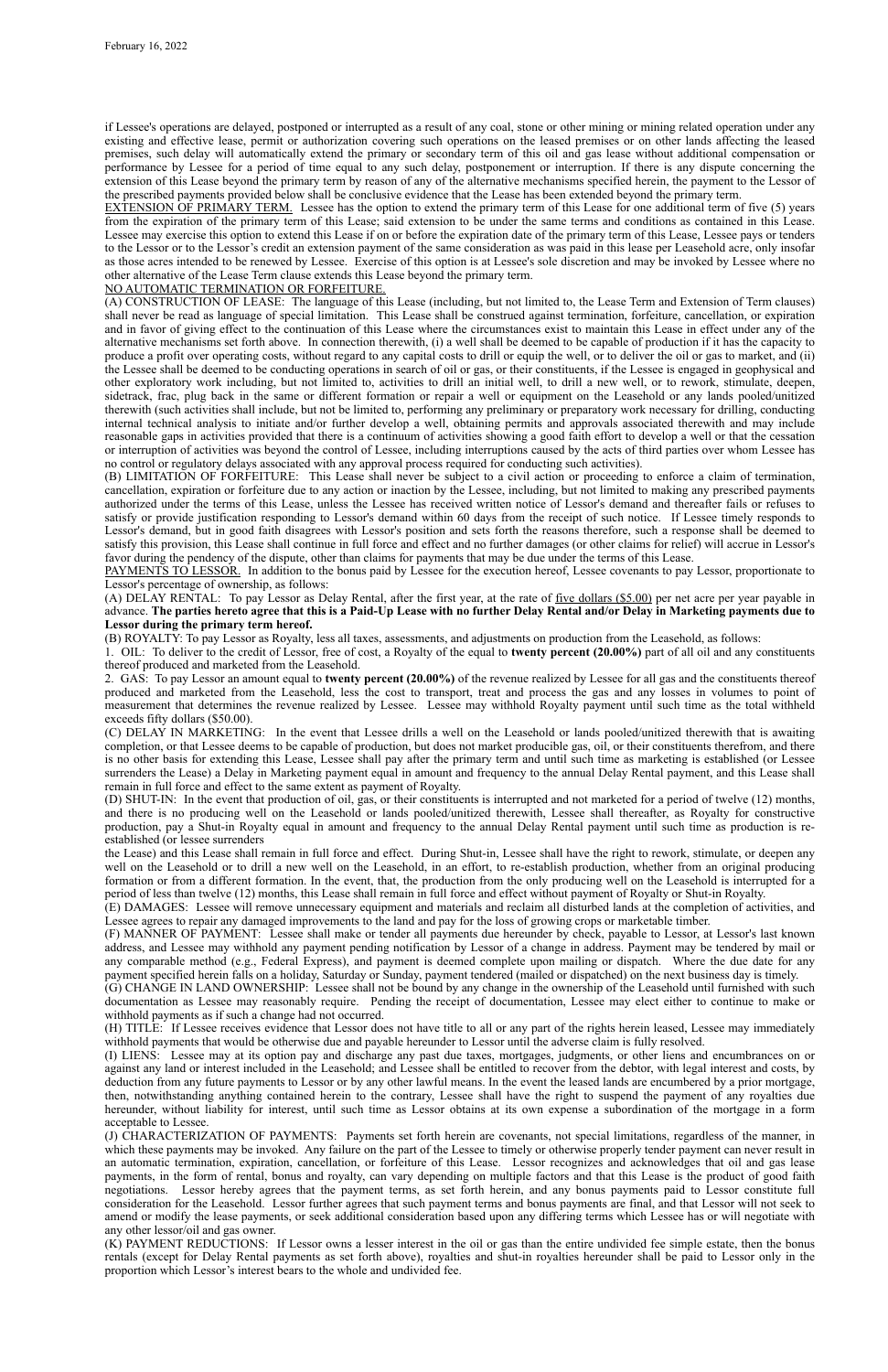UNITIZATION AND POOLING. Lessor grants Lessee the right to pool, unitize, or combine all or parts of the Leasehold with other lands, whether contiguous or not contiguous, leased, or unleased, whether owned by Lessee or by others, at a time before or after drilling to create drilling or production units either by contract right or pursuant to governmental authorization. Pooling or unitizing in one or more instances shall not exhaust Lessee's pooling and unitizing rights hereunder, and Lessee is granted the right to change the size, shape, and conditions of operation or payment of any unit created. Lessor agrees to accept and receive out of the production, or the revenue realized from the production of such unit, such proportional share of the Royalty from each unit well as the number of Leasehold acres included in the unit bears to the total number of acres in the unit. Otherwise, as to any part of the unit, drilling, operations in preparation for drilling, production, or shutin production from the unit, or payment of Royalty, Shut-in Royalty, Delay in Marketing payment or Delay Rental attributable to any part of the unit (including non-Leasehold land) shall have the same effect upon the terms of this Lease as if a well were located on, or the subject activity attributable to, the Leasehold. In the event of conflict or inconsistency between the Leasehold acres ascribed to the Lease, and the local property tax assessment calculation of the lands covered by the Lease, or the deeded acreage amount, Lessee may, at its option, rely on the latter as being determinative for the purposes of this paragraph.

FACILITIES. Lessee shall not drill a well on the Leasehold within 500 feet of any structure located on the Leasehold without Lessor's written consent. Lessor shall not erect any building or structure or plant any trees within 200 feet of a well or within 25 feet of a pipeline without Lessee's written consent. Lessor shall not improve, modify, degrade, or restrict roads and facilities built by Lessee without Lessee's written consent.

CONVERSION TO STORAGE. Lessee is hereby granted the right to convert the Leasehold or lands pooled/unitized therewith to gas storage. At the time of conversion, Lessee shall pay Lessor's proportionate part for the estimated recoverable gas remaining in any well drilled pursuant to this Lease using methods of calculating gas reserves as are generally accepted by the natural gas industry and, in the event that all wells on the Leasehold and/or lands pooled/unitized therewith have permanently ceased production, Lessor shall be paid a Conversion to Storage payment in an amount equal to Delay Rental for as long thereafter as the Leasehold or lands pooled/unitized

therewith is/are used for gas storage or for protection of gas storage; such Conversion to Storage payment shall first become due upon the next ensuing Delay Rental anniversary date. The use of any part of the Leasehold or lands pooled or unitized therewith for the underground storage of gas, or for the protection of stored gas will extend this Lease beyond the primary term as to all rights granted by this Lease, including but not limited to production rights, regardless of whether the production and storage rights are owned together or separately.

TITLE AND INTERESTS. Lessor hereby warrants and agrees to defend title to the Leasehold and covenants that Lessee shall have quiet enjoyment hereunder and shall have benefit of the doctrine of after acquired title. Should any person having title to the Leasehold fail to execute this Lease, the Lease shall nevertheless be binding upon all persons who do execute it as Lessor.

LEASE DEVELOPMENT. There is no implied covenant to drill, prevent drainage, further develop, or market production within the primary term or any extension of term of this Lease. There shall be no Leasehold forfeiture, termination, expiration or cancellation for failure to comply with said implied covenants. Provisions herein, including, but not limited to the prescribed payments, constitute full compensation for the privileges herein granted.

COVENANTS. This Lease and its expressed or implied covenants shall not be subject to termination, forfeiture of rights, or damages due to failure to comply with obligations if compliance is effectively prevented by federal, state, or local law, regulation, or decree, or the acts of God and/or third parties over whom Lessee has no control.

RIGHT OF FIRST REFUSAL. If at any time within the primary term of this Lease or any continuation or extension thereof, Lessor receives any bona fide offer, acceptable to Lessor, to grant an additional lease ("Top Lease") covering all or part of the Leasehold, Lessee shall have the continuing option by meeting any such offer to acquire a Top Lease on equivalent terms and conditions. Any offer must be in writing and must set forth the proposed Lessee's name, bonus consideration and royalty consideration to be paid for such Top Lease and include a copy of the lease form to be utilized reflecting all pertinent and relevant terms and conditions of the Top Lease. Lessee shall have fifteen (15) days after receipt from Lessor of a complete copy of any such offer to advise Lessor in writing of its election to enter, into an oil and gas lease with Lessor on equivalent terms and conditions. If Lessee fails to notify Lessor within the aforesaid fifteen (15) day period of its election to meet any such bona fide offer, Lessor shall have the right to accept said offer. Any Top Lease granted by Lessor in violation of this provision shall be null and void.

ARBITRATION. In the event of a disagreement between Lessor and Lessee concerning this Lease or the associated Order of Payment, performance thereunder, or damages caused by Lessee's operations, the resolution of all such disputes shall be determined by arbitration in accordance with the rules of the American Arbitration Association. Arbitration shall be the exclusive remedy and cover all disputes, including but not limited to, the formation, execution, validity and performance of the Lease and Order of Payment. All fees and costs associated with the arbitration shall be borne equally by Lessor and Lessee.

ENTIRE CONTRACT. The entire agreement between Lessor and Lessee is embodied herein and in the associated Order of Payment (if any). No oral warranties, representations, or promises have been made or relied upon by either party as an inducement to or modification of this Lease.

TITLE CURATIVE. Lessor agrees to execute affidavits, corrections, ratifications, amendments, permits and other instruments as may be necessary to carry out the purpose of this lease.

SURRENDER. Lessee, at any time, and from time to time, may surrender and cancel this Lease as to all or any part of the Leasehold by recording a Surrender of Lease and thereupon this Lease, and the rights and obligations of the parties hereunder, shall terminate as to the part so surrendered; provided, however, that upon each surrender as to any part of the Leasehold, Lessee shall have reasonable and convenient easements for then existing wells, pipelines, pole lines, roadways and other facilities on the lands surrendered.

SUCCESSORS. All rights, duties, and liabilities herein benefit and bind Lessor and Lessee and their heirs, successors, and assigns.

FORCE MAJEURE. All express or implied covenants of this Lease shall be subject to all applicable laws, rules, regulations, and orders. When drilling, reworking, production or other operations hereunder, or Lessee's fulfillment of its obligations hereunder are prevented or delayed by such laws, rules, regulations or orders, or by inability to obtain necessary permits, equipment, services, material, water, electricity, fuel, access or easements, or by fire, flood, adverse weather conditions, war, sabotage, rebellion, insurrection, riot, strike or labor disputes, or by inability to obtain a satisfactory market for production or failure of purchasers or carriers to take or transport such production, or by any other cause not reasonably within Lessee's control, this Lease shall not terminate, in whole or in part, because of such prevention or delay, and, at Lessee's option, the period of such prevention or delay shall be added to the term hereof. Lessee shall not be liable in damages for breach of

any express or implied covenants of this Lease for failure to comply therewith, if compliance is prevented by, or failure is the result of any applicable laws, rules, regulations or orders or operation of force majeure.

SEVERABILITY. This Lease is intended to comply with all applicable laws, rules, regulations, ordinances, and governmental orders. If any provision of this Lease is held by a court of competent jurisdiction to be invalid, void, or unenforceable, the remaining provisions shall survive and continue in full force and effect to the maximum extent allowed by law. If a court of competent jurisdiction holds any provision of this Lease invalid, void, or unenforceable under applicable law, the court shall give the provision the greatest effect possible under the law and modify the provision so, as to conform to applicable law if that can be done in a manner which does not frustrate the purpose of this Lease.

WARRANTY. Lessor hereby warrants and agrees to defend the title to the lands herein described and agrees that the Lessee shall have the right at any time to redeem for Lessor by payment any mortgages, taxes, or other liens on the above, described lands, in the event of default of payment by Lessor, and be subrogated to the rights of the holder thereof.

COUNTERPARTS. This Lease may be executed in one or more counterparts, each of which will be deemed to be an original copy of this Lease and all of which, when taken together, will be deemed to constitute one and the same agreement.

## **EXECUTED this 16th day of February 2022.**

**Lessor(s):**

*Jerry Echemann /s/* 

**Jerry Echemann, Commissioner**

*Josh Meyer /s/*

**Josh Meyer, Commissioner**

*J. P. Dutton /s/*

**J. P. Dutton, Commissioner**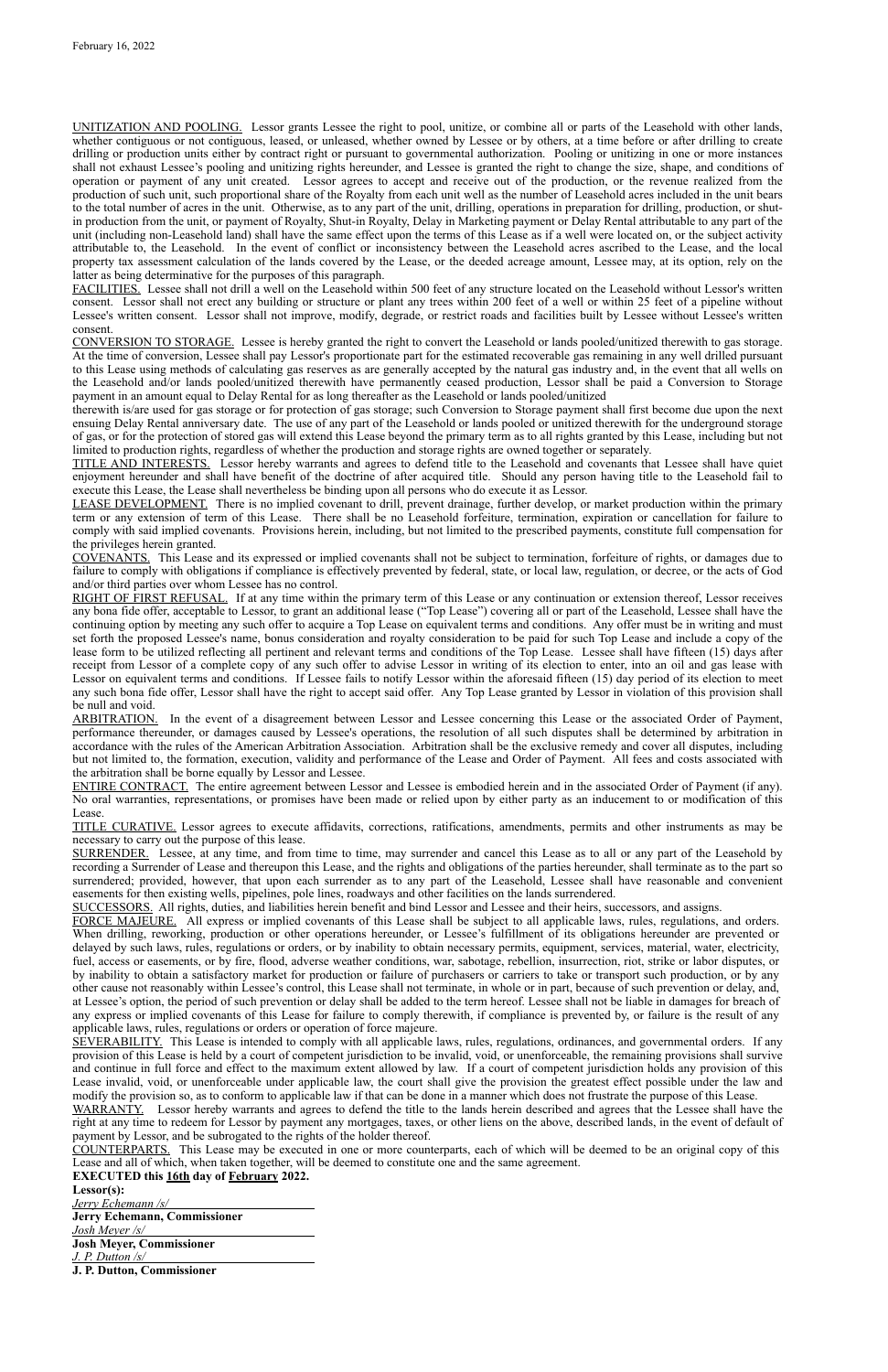Approved as to Form:

*David K. Liberati /s/ Assist P. A.* Prosecuting Attorney

### **EXHIBIT "A"**

This Exhibit "A" is attached to and made a part of that certain Oil and Gas Lease dated February 16, 2022, by and between **The Commissioners of Belmont County, by Jerry Echemann, Josh Meyer, and J. P. Dutton, as Commissioners,** as Lessor(s), and **GULFPORT APPALACHIA, LLC**, a Delaware Corporation with a mailing address of 3001 Quail Springs Parkway, Oklahoma City, OK 73134, as Lessee ("Lease"), to wit:

In the event any of the terms and conditions contained in this Exhibit "A" alter, conflict with, or are inconsistent with any of the terms and conditions contained in the printed form to which this Exhibit "A" is attached, the terms and conditions contained in this Exhibit "A" shall be controlling.

Any capitalized terms in this Exhibit "A", which are not defined in this Exhibit "A," shall have the meaning given to such terms in the printed form to which Exhibit "A" is attached.

- 1. *Compliance.* Lessee's operations under said land shall comply with all applicable federal and state regulations.
- 2. *No Surface Rights.* Notwithstanding any language to the contrary contained in the Lease or this Exhibit "A", Lessor does not grant and Lessee does not acquire any surface rights. Lessee shall not conduct any Surface Operations on, or use the surface of, the Leasehold except where and as agreed to in a separate, written agreement signed by the parties. Surface Operations shall include by way of example and not of limitation any use of the Leasehold for a well site, staging area, surface or subsurface waterlines, surface or subsurface pipelines, roads, water impoundments, telephone, electric power lines, structures, machinery, gates, meters, regulators, tools, appliances, materials and other equipment, or as a site for equipment, tanks, tank batteries, separators, compressors, dehydrators, gas treatment facilities, processing facilities, or other facilities. The parties agree that no language in the Lease or attached Exhibit "A" shall give the Lessee any right to conduct surface activities on the Leasehold.
- 3. *No Storage Rights.* Notwithstanding anything herein contained to the contrary, Lessee agrees the herein described Leasehold shall not be used for the purpose of gas storage as defined by the Federal Energy Regulatory Commission. Any reference to gas storage contained in this Lease is hereby deleted. If Lessor wishes to enter into an agreement regarding gas storage using the Leasehold with a third party, Lessor shall first give Lessee written notice of the identity of the third party, the price or the consideration for which the third party is prepared to offer, the effective date and closing date of the transaction and any other information respecting the transaction which Lessee believes would be material to the exercise of the offering. Lessor does hereby grant Lessee the first option and right to purchase the gas storage rights by matching and tendering to the Lessor any third party's offering within 30 days of receipt of notice from Lessor.
- 4. *Disposal Wells.* Lessee is not granted any right whatsoever to use the Leasehold, or any portion thereof, for construction and/or operation of any disposal well, injection well, or the construction and/or operation of water disposal facilities. Lessor does not grant and Lessee does not acquire any right to use any portion of the Leasehold for the disposal of any type of foreign matter or material or any drainage, saltwater, brine, or waste, including without limitation any industrial, municipal, hazardous, or radioactive waste. The right to dispose of or inject any waste products, including, but not limited to, waste water and/or brine on or below the Leasehold is specifically excluded from this Lease.
- 5. *Oil and Gas Only.* This Lease shall cover only oil and gas, casinghead gas, casinghead gasoline and other gases and their respective constituent vapors, liquid or gaseous hydrocarbons (but no coalbed methane) that may be produced in association therewith through the well bore. All other minerals including, but not limited to, lignite, coal, uranium, other fissionable material, geothermal energy, sulphur, gravel, rock, stone, copper and metallic ores are not included in this Lease.
- 6. *Formations Granted.* Lessor reserves all oil, gas and other mineral rights from the surface to the top of the Queenston Shales, other than such rights allowed to Lessee to drill through such reserved portions as are necessary for Lessee to have access to the Queenston Shales and below. This Lease shall only cover formations below the Queenston Shales, including but not limited to the Utica and Point Pleasant formations.
- 7. *Leasehold Identification.* Notwithstanding any other provision in the Lease, including that provision being what is commonly known in lease terminology as a "Mother Hubbard Clause," it is understood and agreed that the Lease is valid only as to the specific parcels described and identified in the Lease. This Lease does not include any parcels adjacent or contiguous to the land described in the Lease which are not specifically described in the Lease. If a survey or an examination of real property records should reveal that the parcels identified in the Lease contain more than 0.2398 acres, the Lease will include such additional acreage and Lessee shall pay Lessor a bonus payment thereon.
- 8. *Lease Term.* This Lease shall continue beyond the primary term only for as long as oil, gas or other liquid hydrocarbons are produced in paying quantities from the Leasehold (or lands pooled or unitized therewith) or Lessee is conducting Operations in search of oil and gas under the Leasehold with no cessation of more than ninety (90) consecutive days. If there is a dispute concerning the extension of the Lease beyond the primary term, payments to the Lessor shall not be conclusive evidence that the Lease has extended beyond the primary term.
- 9. *Operations.* "Operations" shall mean only (a) the production of oil, gas or other liquid hydrocarbons in paying quantities subsequent to drilling or (b) the actual drilling, completing, stimulating, reworking, recompleting, deepening, plugging back or repairing of a well in search for or in an endeavor to obtain production of oil or gas, conducted in good faith and with due diligence. Operations in search of oil, gas and their constituents shall be deemed to commence when the top hole is spud, i.e., the drill bit has hit the ground.
- 10. *Gross Royalty*. Lessee agrees to pay to the Lessor twenty percent (20.00%) royalty based upon the gross proceeds paid to Lessee for the gas marketed and used off the leased premises, including casinghead gas or other gaseous substance, and produced from each well drilled thereon, sold by Lessee or an affiliated entity in an arms-length transaction to an unaffiliated bona fide purchaser. For purposes of this Lease, "gross proceeds" means the total consideration paid to Lessee for oil, gas, associated hydrocarbons, and marketable byproducts produced from the leased premises without deductions by Lessee of any kind, except for lessor's proportionate share, if any, of [1] transportation costs incurred downstream of the interconnection point to an interstate transportation pipeline and [2] all taxes, including but not limited to severance or productions taxes.

*11. Pugh Clause.*

a) Horizontal Pugh Clause: As to any Leasehold acreage which is not included within a drilling or production unit at the expiration of the primary term or any extension thereof, this Lease shall automatically terminate and be of no further force or effect as to such acreage.

b) Vertical Pugh Clause: At the end of the primary term, including any extension of the primary term, this Lease shall terminate as to all strata, depths and horizons under each drilling or production unit lying more than two hundred (200) feet below the stratigraphic equivalent of the base (bottom) of the deepest formation from which production of oil or gas in paying quantities is being maintained (or, in the case of a shut-in gas well, can be maintained).

- 12. *Limitation of Forfeiture.* In the event Lessor considers that Lessee has breached this Lease or that Lessee has not complied with its obligations hereunder, both express and implied, including the non-payment of royalty or rent, Lessor shall notify Lessee in writing, setting out specifically in what respects Lessee is in default or Lessee has breached this Lease. Lessee shall then have thirty (30) days after date of receipt of said notice within which to meet or commence to meet all or any part of the breaches alleged by Lessor, or to correct any default. The service of said notice shall be precedent to the bringing of any claim or action by Lessor on this Lease for any cause, and no such claim or action shall be brought until the lapse of thirty (30) days after service of such notice on Lessee. Neither the service of said notice nor the doing of any acts by Lessee aimed to meet all or any of the alleged breaches or the default shall be deemed an admission or presumption that Lessee has failed to perform all of its obligations hereunder. Upon breach or default by Lessee, Lessor shall be entitled to exercise any and all remedies available at law, in equity or otherwise, each such remedy being considered cumulative. No single exercise of any remedy set forth herein shall be deemed an election to forego any other remedy.
- 13. *Signing Bonus.* Lessee agrees to pay Lessor a signing bonus of Four Thousand Five Hundred Dollars (\$4,500.00) for each net acre contained within the Leasehold. This signing bonus shall be paid under the terms set forth in the associated Order of Payment.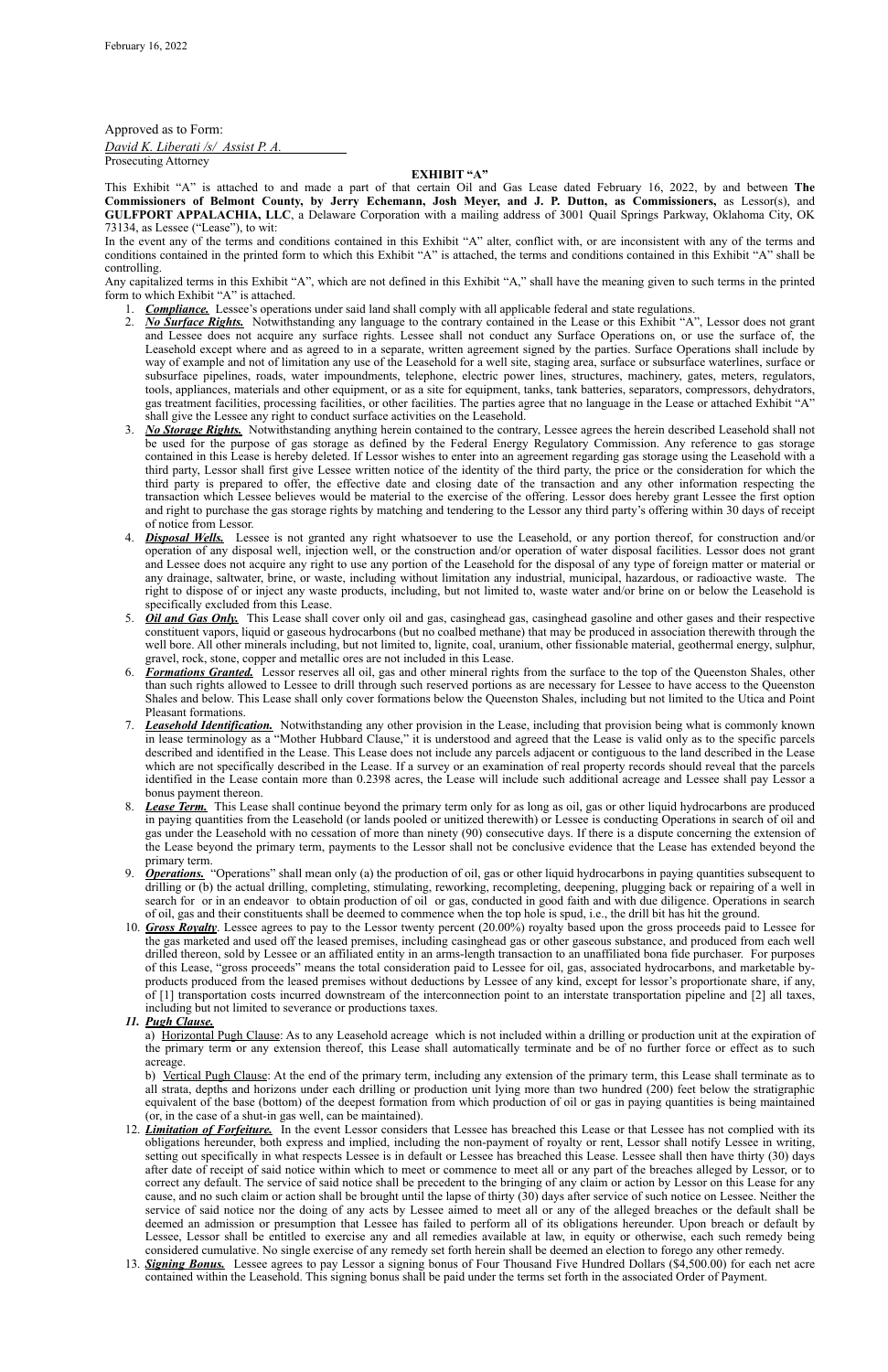- 14. *Extension of the Primary Term.* Lessee has the option to extend the primary term of this Lease for one (1) additional five (5) year period. This option may be exercised by Lessee by notifying Lessor in writing of Lessee's intent to exercise its option and simultaneously therewith paying to Lessor in full, prepaid at any time prior to termination of the primary term, a lease bonus for the 5 year renewal period equal to the Signing Bonus set forth herein. Lessor and Lessee agree that such extension payment shall be based upon the net acres in the Leasehold which are not included in drilling or production units or otherwise being maintained by other provisions in the Lease at the expiration of the primary term.
- 15. *Taxes.* Lessor shall pay all Ad Valorem taxes on the property covered by this Lease, except to the extent of any increase in Ad Valorem taxes attributable solely to Lessee's operations under this Lease. Lessee shall pay all Ad Valorem taxes which are attributable solely to Lessee's operations under this Lease. In the event Ad Valorem taxes under the tax and assessment structure in effect on the signing of this Lease pertaining or attributable to the lands covered by this lease are increased by reason of Lessee's operations relating to the Leasehold, Lessee shall be solely responsible for paying the amount of such increase in taxes and shall reimburse Lessor for the amount of such increase within 30 days after receiving from Lessor written documentation supporting such increase. Despite anything to the contrary, Lessee shall be responsible for payment of all severance taxes associated with production of oil and gas under this Lease, but shall withhold from Lessor's royalty payments, the portion of severance taxes attributable to Lessor's royalty share if Lessee pays Lessor's share on Lessor's behalf. Lessee agrees to pay for any CAUV recoupment incurred by Lessor as a result of Lessee's operations under this Lease, but any such payment shall be based only upon the acreage actually disturbed by Lessee. Subsequent to the execution of this Lease, if there is a change in the Ohio tax code that provides for an increase in severance taxes or other taxes attributable to or resulting from oil and gas production form the Leasehold, Lessor and Lessee agree to abide by the law and pay their proportionate share accordingly.
- 16. *Delay in Marketing.* Notwithstanding anything herein contained to the contrary, Lessee agrees that the "Delay in Marketing" paragraph contained in the Lease is hereby deleted. Any other references to Delay in Marketing that are contained in this Lease are also hereby deleted.
- 17. *Shut-In.* If all wells on the Leasehold capable of producing gas in paying quantities, are shut-in for any reason and gas is not sold or used off the Leasehold (which wells are herein sometimes called a "shut-in" gas well), for longer than sixty (60) consecutive days, Lessee shall pay or tender to Lessor, as shut-in gas well royalty, a yearly sum (payable quarterly or at the end of the shut-in period, whichever first occurs) equal to Fifty Dollars (\$50.00) per net mineral acre until such time as production is reestablished (or Lessee surrenders the Lease) and this Lease shall remain in full force and effect. The first such payment of shut-in gas well royalty is to be made on or before thirty (30) days after the end of the above referenced sixty (60) day period. Succeeding payments may be made annually thereafter on or before the anniversary of the due date of such payment. Notwithstanding the making of such shut-in gas well royalty payments, Lessee shall be and remain under the continuing obligation to (a) use all reasonable efforts to find a market for said gas and to commence or resume marketing same when a market is available, (b) reasonably develop the lands then subject to this Lease, and (c) drill all such wells on the lands then subject to this Lease as may be reasonably necessary to protect same from drainage by wells on adjoining or adjacent lands. It is understood and agreed that this Lease may not be maintained in force for an continuous period of time longer than forty-eight (48) consecutive months, or sixty (60) cumulative months after the expirations of the primary term hereof solely by the provision of the shut-in royalty clause.
- 18. *No Title Warranty.* This Lease is made without warranty of title express, implied or statutory. Lessor makes no representations as to its right, title or interest in the Leasehold, and does not warrant title or agree to defend title to the Leasehold. It shall be Lessee's burden and obligation to assure itself of the quality of title to the Leasehold. All payments made to Lessor under this Lease are non-refundable.
- 19. *Liens Against Lessee.* In the event any lien or encumbrance (except and not including any lien or encumbrance in the nature of a security interest conveyed by Lessee for purposes of financing operations on the Leasehold) is filed against the Leasehold out of or pertaining to the operations by Lessee, Lessee shall within forty-five (45) calendar days following the date such lien or encumbrance is recorded cause such lien or encumbrance to be released from record, and Lessee shall provide Lessor written evidence of such release. Lessee's contention that the lien or encumbrance arises from a bona fide dispute shall not be grounds for Lessee's failure or refusal to remove the lien or encumbrance as required herein.
- 20. *Pooling and Unitization.* Lessee shall have the right to pool, unitize, or combine all or part of the Leasehold with any other contiguous leased lands prior to drilling. The Leasehold shall not be pooled or unitized in a drilling or production unit which shall exceed eighty (80) acres for a vertical well. The Leasehold shall not be pooled or unitized in a drilling or production unit which shall exceed six hundred forty (640) acres for a horizontal well unless the wellbore extends beyond 6,000 feet in horizontal length in the unit in which case the unit shall not exceed twelve hundred and eighty (1280) acres. Lessee shall furnish to Lessor a copy of the declaration of the unit of which any portion of the Leasehold shall be a part, including a copy of all plats, maps, and exhibits to such application or declaration.
- 21. *Implied Covenants.* No language included in this Lease shall have the effect of negating any implied covenant recognized under applicable law and all implied covenants recognized under applicable law shall be included in this Lease.
- 22. *Arbitration.* The paragraph entitled "Arbitration" and any reference to arbitration contained in this Lease shall be deleted in their entirety. In the event of a disagreement between Lessor and Lessee concerning this Lease or any related document, performance thereunder, or damages caused by Lessee's operations, the resolution of all such disputes shall only be determined by arbitration if both parties agree to arbitrate in writing at the time the dispute arises, otherwise the dispute shall be determined by the court of common pleas in the county in which the Leasehold is located. No language included in this Lease shall have the effect of requiring the parties to resolve any disputes by arbitration. This Lease and all related documents shall be governed by and construed in accordance with the laws of the State of Ohio.
- 23. *Release of Lease.* Upon expiration, surrender or other termination of this Lease as to any portion of the Leasehold, Lessee shall deliver to Lessor, within sixty (60) days after the date of termination, surrender or expiration, a release or other written cancellation of this Lease in recordable form. In the case of a partial release, Lessee shall deliver a plat showing the specific acreage being released and a partial release containing a description of the acreage and depths being released, in form suitable for recording.
- 24. *Assignment.* The rights and estate of any party hereto may be assigned from time to time in whole or in part and as to any horizon, subject to the written consent of the Lessor which shall not be unreasonably withheld. Provided, however, that consent from the Lessor shall not be required in the event of an assignment by Lessee: to an affiliate, subsidiary, or internal partner, joint venture partners or in consequence of a merger or amalgamation. Lessee shall notify Lessor of such assignment and furnish Lessor a true copy of any assignment. All of the covenants, obligations, and considerations of this Lease shall extend to and be binding upon the parties hereto, their heirs, successors, assigns, and successive assigns. No assignment by Lessee (or any assignee of Lessee) of all or any part of or interest in this Lease shall relieve Lessee (or any assignee of Lessee) of any liability for breach of any covenant, warranty or other obligation of Lessee hereunder, whether theretofore or thereafter accrued. Each assignee of all or any portion of the rights of Lessee hereunder agrees to be bound by the provisions of this Lease to the same extent as if such assignee were an original party to this Lease. If the Lessor or any of the Lessor's successors or assigns requests a full executed copy of the Lease from the Lessee, or its successors or assigns, then such copy (including Exhibit "A") shall be provided to such party so requesting within thirty (30) days of the request being made. 25. *Force Majeure.* Should Lessee be prevented from complying with any express or implied covenant of this Lease (except payment of money), or from conducting drilling or reworking operations or producing oil and gas by reason of force majeure including fire, flood, natural disasters, war, sabotage, rebellion, insurrection, riot, or other Acts of God, or as the result of any federal or state law, order, rule or regulation of governmental authority, Lessee shall provide notice to Lessor of the nature of the Force Majeure, indicate the expected length of delay, and work diligently to remove or resolve the force majeure event. In no event shall this Lease be held in effect due to the terms contained in the force majeure clause for any continuous period of time longer than ninety-six (96) cumulative months after the expiration of the primary term. 26. *Audit Rights.* Lessee grants to Lessor or Lessor's designee the right at Lessor's expense, to examine, audit, copy or inspect books, records, and accounts of Lessee pertinent to the audit purpose of verifying the accuracy of the reports and statements furnished to Lessor, and for checking the amount of payments lawfully due to Lessor under the terms of this Lease. In exercising this right, Lessor shall give reasonable notice to Lessee of its intended audit and such audit shall be conducted during normal business hours at the office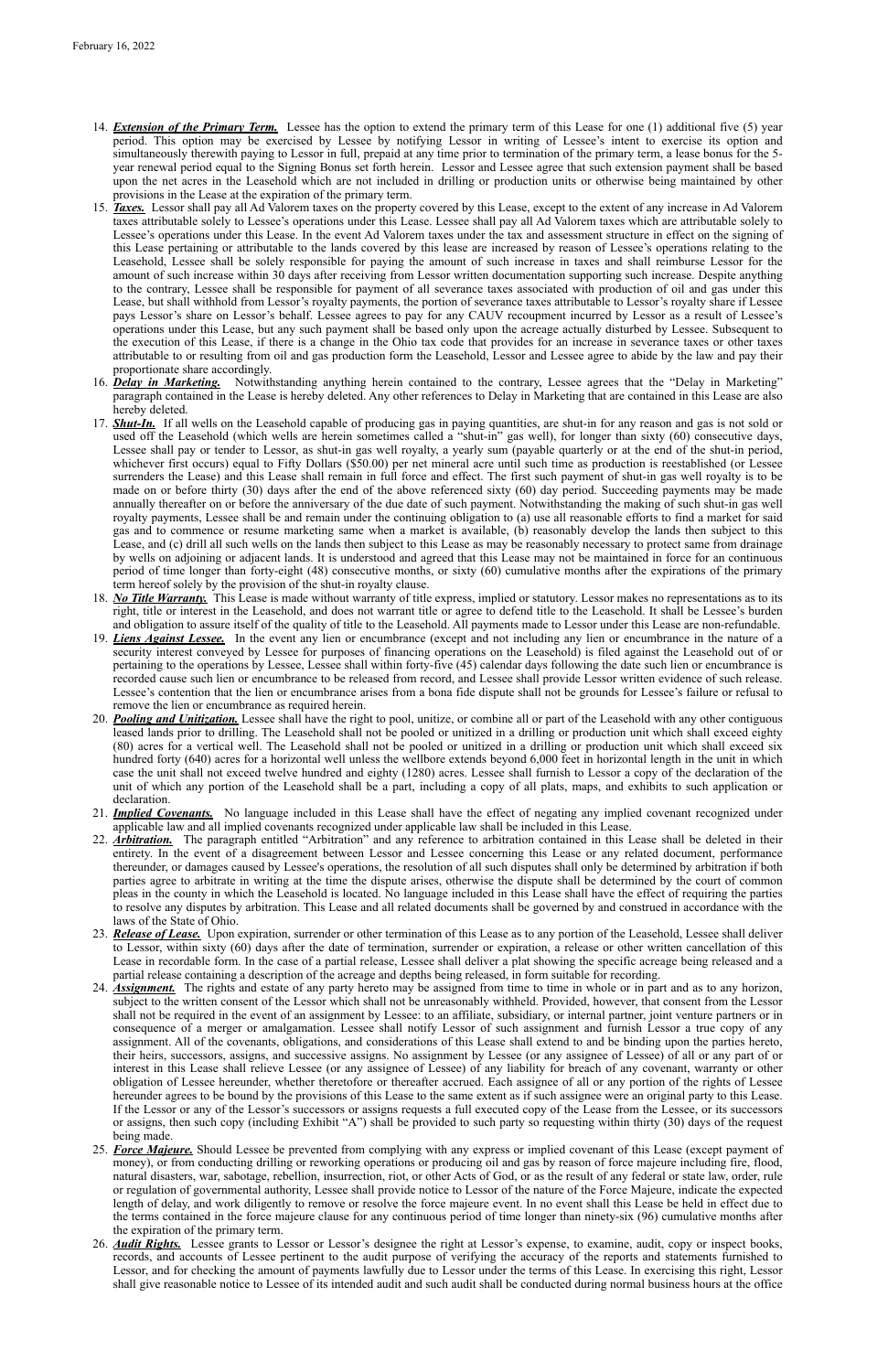of Lessee at the sole cost and expense of Lessor. Lessor shall not have the right to audit more than once every twelve (12) month period. However, if the amount of exceptions or deficiencies in royalty payments revealed by the audit equal or exceed 125% of the cost and expense of the audit, then the Lessee shall bear the cost and expense of the audit and all monies due as a result of the audit findings (audit exceptions, costs, and expenses) shall be payable within ninety (90) days of the final determination of the amounts due. Upon Lessor's written request (which request shall not be made more than two (2) times in any calendar year), Lessee shall provide to the Lessor information relevant to the production, use, transfer, disposal and sale of oil and gas from wells on the Leasehold or lands pooled or unitized therewith. Such production information shall be strictly confidential and Lessor agrees to not provide any such information to any party without prior written consent of Lessee.

- 27. *Indemnity.* Lessee agrees to defend, indemnify and hold harmless Lessor and Lessor's heirs, successors, representatives, agents and assigns ("Indemnitees"), from and against any and all claims, demands and causes of action for injury (including death) or damage to persons or property or fines or penalties, or environmental matters arising out of, incidental to or resulting from the operations of or for Lessee or Lessee's servants, agents, employees, guests, licensees, invitees or independent contractors, and from and against all costs and expenses incurred by Indemnitees by reason of any such claim or claims, including reasonable attorneys' fees; and each assignee of this Lease, or an interest therein, agrees to indemnify and hold harmless Indemnitees in the same manner provided above. Such indemnity shall apply only to any claim arising out of operations conducted under or pursuant to this Lease, however caused and whether based upon negligence, contract, statute, strict liability or other grounds or reasons, provided, however, such indemnity shall not apply to claims arising out of the negligence of Lessor, Lessor's guests or invitees not arising out of, incidental to, or resulting from, the operations of or for Lessee. The terms hereof shall survive the expiration or surrender of this Lease.
- 28. *Hazardous Materials.* Lessee's use of any substances which are defined as a "hazardous material" or "toxic substance" or "solid waste" in applicable federal, state or local laws, statutes or ordinances shall comply with all applicable laws and regulations. Should any pollutant, hazardous material, toxic substance, contaminated waste or solid waste be released on the Leasehold, for any reason, in any quantity, Lessee shall notify all appropriate governmental entities of such an event, and then immediately thereafter notify the Lessor, and shall be responsible for and timely pay all costs of clean-up, remediation, and other costs related to and arising from the release, including but not limited to penalties.
- 29. *Water Quality Testing.* Prior to commencing drilling operations, Lessee, at its sole cost and expense, shall test the water quality of Lessor's water source(s) located within two thousand feet (2,000') of Lessee's well pad that are identified by Lessor as currently utilized for human and/or domestic livestock consumption. Lessor's water sources being tested must have functioning pumps installed. Samples from Lessor's water source(s), covered by this agreement, will be analyzed for Lessee's standard baseline parameter list of general water quality indicators including methane levels. Testing of Lessor's water supply shall be conducted by an independent testing laboratory, selected by Lessee, having state and/or National Environmental Laboratory Accreditation Program (NELAP) accreditations. In the event Lessor claims that Lessee's drilling operations have adversely and materially affected Lessor's water source(s), Lessee shall again test Lessor's water source(s) to ensure that said water supply is not or has not been adversely and materially affected by Lessee's drilling operations, including changes in flow or quality, color, smell or taste. Lessor shall be notified prior to any water sampling events, and Lessor or its agents or representatives shall have the right to be present during such events. The results of these tests will be provided to Lessor within 30 days of Lessee's receipt of the final results from the independent testing laboratory unless otherwise required by state or regulatory agency. Only non-invasive means of testing shall be used; Lessee shall not be required to pull pumps, move windmills, etc.

In the event the water quality of such water source(s) is reduced and/or materially and adversely altered or polluted primarily as a result of Lessee's operations, Lessee shall take any and all reasonable steps to restore the water supply to its condition prior to Lessee's operations. During the period of water replacement/remediation, Lessee shall supply Lessor with an adequate supply of potable water consistent with Lessor's use of the damaged water supply prior to Lessee's operation and shall comply with all applicable regulations of the State of Ohio and the Federal government. Lessee shall not be responsible for diminished water quality of Lessor's water source(s) due to causes out of Lessee's control, including but not limited to seasonal variability and drought conditions.

30. *Water Quantity Testing.* In addition to the water quality testing outlined, Lessee shall conduct water quantity testing of Lessor's registered water wells located within two thousand Feet (2,000') of Lessee's well pad that are identified by Lessor as currently utilized for human and/or domestic livestock consumption. Lessor hereby acknowledges that invasive water quantity testing is accompanied with inherent risk, not all of which can be prevented, mitigated, or rectified by Lessee. Lessee shall not be liable for normal use of a water source including, but not limited to the wear and tear of mechanical components and tubing.

Such testing shall be conducted prior to the commencement of drilling operations on the Leasehold. In the event Lessor claims that Lessee's drilling operations have adversely and materially diminished the quantity of said water source(s), Lessee shall again test Lessor's water source(s) to ensure that the quantity of said water wells has not or has not been adversely and materially diminished by Lessee's drilling operations. Lessee shall bear sole responsibility for any and all costs associated with water quantity testing conducted by Lessee. The results of these tests will be provided to Lessor within 30 days of Lessee's receipt of the final results from the independent testing laboratory unless required otherwise by state or regulatory agency. Lessee shall not be responsible for diminished water quantity of Lessor's water source(s) due to causes out of the Lessee's control, including but not limited to seasonal variability and drought conditions..

All samples drawn in order to meet the requirements of this section shall be taken from an available cold water spigot nearest to the water well (prior to any home treatment system, whenever possible). Such water quantity testing shall utilize a timed bucket test to measure the flow rate of Lessor's water well at full open valve position (based on the current mechanical configuration of Lessor's water well) in addition to a water level measurement in Lessor's water well. Such water quantity testing shall be obtained only from readily accessible and safe water well locations, as deemed by Lessee. Lessor shall provide Lessee with information about Lessor's water well based, including but not limited to the completion of Lessee's Water Supply Survey and the registered Well Log records (completed at the time of installation of the water well) within 30 business days of receipt.

In the event water quantity measuring equipment cannot be retrieved from Lessor's well, Lessee shall undertake reasonable efforts to retrieve such equipment and shall be solely responsible for the costs associated with such efforts. Further, Lessee shall not be liable for potential future costs or liability of mechanical equipment in Lessor's well if, at the conclusion of water quantity testing, the equipment remains functioning at pre-testing conditions. Should the quantity of Lessor's water well be reduced primarily as a result of Lessee's operations, as determined by a court or state agency having competent jurisdiction, Lessee shall take all reasonable and prudent steps to restore water quantity to its pre-existing condition as noted at the time of Lessee's pre-drill water quantity testing or compensate Lessor for the damage and inconvenience caused thereby. In the event the water quantity of Lessor's water well is reduced as a result of Lessee's operations, as determined by a court or state agency having competent jurisdiction, Lessee shall take any and all reasonable steps to restore quarter quantity to its condition prior to Lessee's operations as noted at the time of Lessee's pre-drill water quantity testing or compensate Lessor for the damage and inconvenience caused thereby. During the period of water replacement/remediation, Lessee shall supply Lessor with an adequate supply of potable water consistent with Lessor's use of the damaged water supply prior to Lessee's operation and shall comply with all applicable regulations of the State of Ohio and the Federal government.

- *31. Water Usage.* Lessee agrees not to use any surface or subsurface water from the Leasehold, including water from Lessor's wells, ponds, springs, lakes, reservoirs or creeks located on the Leasehold, without Lessor's written consent and agreement with Lessor, separate from this Lease. Lessee shall not drill or operate any water well, take water, or inject any substance into the subsurface, or otherwise use or affect water in subsurface water formations. In the event any of Lessee's operations under the Lease damage, disturb, contaminate, pollute, or injure any water sources on the Leasehold, Lessee shall take prompt action to correct any such damage, contamination, pollution, disturbance or injury at its sole expense.
- *32. Prudent Operator* Lessee will conduct all operations as a prudent operator; and will attempt to secure a market for production from a well.
- *33. R.C. §307.11.* The Lease term shall be subject to Ohio Revised Code 307.11 as may be modified or amended.

### **LESSOR:**

**The Commissioners of Belmont County**

*Jerry Echemann /s/*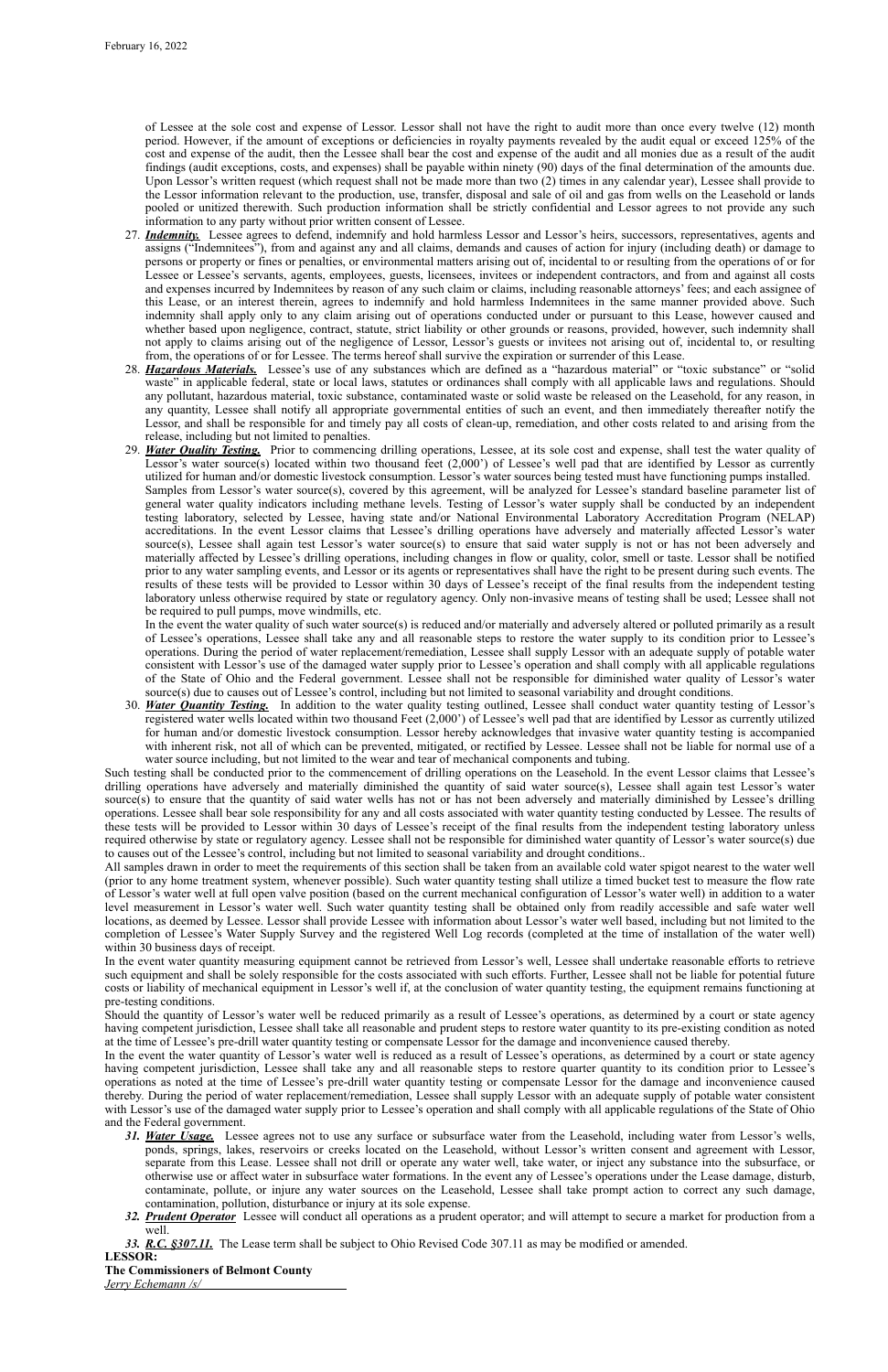#### **By: Jerry Echemann, Commissioner** *Josh Meyer /s/*

**By: Josh Meyer, Commissioner**  *J. P. Dutton /s/* **\_ By: J. P. Dutton, Commissioner** 

Upon roll call the vote was as follows:

| Mr. Meyer    | Yes |
|--------------|-----|
| Mr. Dutton   | Yes |
| Mr. Echemann | Yes |

#### **IN THE MATTER OF ENTERING INTO AN OIL AND GAS LEASE WITH ASCENT RESOURCES-UTICA, LLC**

Motion made by Mr. Meyer, seconded by Mr. Dutton to enter into an Oil and Gas Lease by and between the Belmont County Board of Commissioners and Ascent Resources-Utica, LLC effective February 16, 2022, in the amount of \$4,500 per net leasehold acre for 17.970 acres, located in Richland Township, for a five-year term, 20% royalty. Total Payment Amount: \$80,865.00

#### **PAID-UP**

### **OIL & GAS LEASE** Lease No.

This Lease made this 16th day of February, 2022, by and between **The Belmont County Board of Commissioners; with Josh Meyer as President, J.P. Dutton as Vice-President, and Jerry Echemann as Commissioner**, whose address is **101 West Main St., St. Clairsville, Ohio 43950**, hereinafter collectively called "Lessor," and **Ascent Resources – Utica, LLC** an **Oklahoma Limited Liability Company**, whose address is **P.O. Box 13678, Oklahoma City, OK 73113,** hereinafter called "Lessee."

WITNESSETH, that for and in consideration of Ten Dollars (\$10.00) and other good and valuable consideration, the receipt and sufficiency of which is hereby acknowledged, and of the mutual covenants and agreements hereinafter set forth, the Lessor and Lessee agree as follows:

LEASING CLAUSE. Lessor hereby leases exclusively to Lessee all the oil and gas (including, but not limited to coal seam gas, coalbed methane gas, coalbed gas, methane gas, gob gas, occluded methane/natural gas and all associated natural gas and other hydrocarbons and non-hydrocarbons contained in, associated with, emitting from, or produced/originating within any formation, gob area, mined-out area, coal seam, and all communicating zones), and their liquid or gaseous constituents, whether hydrocarbon or non-hydrocarbon, underlying the land herein leased, together with such exclusive rights as may be necessary or convenient for Lessee, at its election, to explore for, develop, produce, measure, and market production from the Leasehold, or from other lands, using methods and techniques which are not restricted to current technology, including, without limitation, the right to conduct geophysical and other exploratory tests; to drill, maintain, operate, cease to operate, plug, abandon, and remove wells; to use or install roads over and across the Leasehold for use in development of the Leasehold or other lands, electric power and telephone facilities, water impoundments, and to construct pipelines with appurtenant facilities, including data acquisition, compression and collection facilities for use in the production and transportation of products from the Leasehold or from other lands across the Leasehold, to use oil, gas, and non-domestic water sources, free of cost, to store gas of any kind underground, regardless of the source thereof, including the injecting of gas therein and removing the same therefrom; to protect stored gas; to operate, maintain, repair, and remove material and equipment; to use and occupy the subsurface of the Leasehold for the drilling of a wellbore(s) for use in development of the Leasehold or other lands.

(A) CONSTRUCTION OF LEASE: The language of this Lease (including, but not limited to, the Lease Term and Extension of Term clauses) shall never be read as language of special limitation. This Lease shall be construed against termination, forfeiture, cancellation or expiration and in favor of giving effect to the continuation of this Lease where the circumstances exist to maintain this Lease in effect under any of the alternative mechanisms set forth above. In connection therewith, (i) a well shall be deemed to be capable of production if it has the capacity to produce a profit over operating costs, without regard to any capital costs to drill or equip the well, or to deliver the oil or gas to market, and (ii) the Lessee shall be deemed to be conducting operations in search of oil or gas, or their constituents, if the Lessee is engaged in geophysical and other exploratory work including, but not limited to, activities to drill an initial well, to drill a new well, or to rework, stimulate, deepen, sidetrack, frac, plug back in the same or different formation or repair a well or equipment on the Leasehold or any lands pooled/unitized therewith (such activities shall include, but not be limited to, performing any preliminary or preparatory work necessary for drilling, conducting internal technical analysis to initiate and/or further develop a well, obtaining permits and approvals associated therewith and may include reasonable gaps in activities provided that there is a continuum of activities showing a good faith effort to develop a well or that the cessation or interruption of activities was beyond the control of Lessee, including interruptions caused by the acts of third parties over whom Lessee has no control or regulatory delays associated with any approval process required for conducting such activities).

DESCRIPTION. The Leasehold is located in the Township of **Richland**, in the County of **Belmont**, in the State of **Ohio**, and described as follows:

#### **See attached Exhibit 'A' attached hereto and made a part hereof.**

and described for the purposes of this agreement as containing a total of **17.970000 Leasehold acres**, whether actually more or less, and including contiguous lands owned by Lessor. This Lease also covers and includes, in addition to that above described, all land, if any, contiguous or adjacent to or adjoining the land above described and (a) owned or claimed by Lessor, by limitation, prescription, possession, reversion or unrecorded instrument or (b) as to which Lessor has a preference right of acquisition. Lessor agrees to execute any supplemental instrument requested by Lessee for a more complete or accurate description of said land.

LEASE TERM. This Lease shall remain in force for a primary term of **Five** (**5**) years from 12:00 A.M. **February 16th, 2022** (effective date) to 11:59 P.M. **February 15th, 2027** (last day of primary term) and shall continue beyond the primary term as to the entirety of the Leasehold if any of the following is satisfied: (i) operations are conducted on the Leasehold or lands pooled/unitized therewith in search of oil, gas, or their constituents, or (ii) a well deemed by Lessee to be capable of production is located on the Leasehold or lands pooled/unitized therewith, or (iii) oil or gas, or their constituents, are produced from the Leasehold or lands pooled/unitized therewith, or (iv) if the Leasehold or lands pooled/unitized therewith is used for the underground storage of gas, or for the protection of stored gas, or (v) if prescribed payments are made, or (vi) if Lessee's operations are delayed, postponed or interrupted as a result of any coal, stone or other mining or mining related operation under any existing and effective lease, permit or authorization covering such operations on the leased premises or on other lands affecting the leased premises, such delay will automatically extend the primary or secondary term of this oil and gas lease without additional compensation or performance by Lessee for a period of time equal to any such delay, postponement or interruption.

If there is any dispute concerning the extension of this Lease beyond the primary term by reason of any of the alternative mechanisms specified herein, the payment to the Lessor of the prescribed payments provided below shall be conclusive evidence that the Lease has been extended beyond the primary term.

EXTENSION OF PRIMARY TERM. Lessee has the option to extend the primary term of this Lease for one additional term of **Five (5)** years from the expiration of the primary term of this Lease; said extension to be under the same terms and conditions as contained in this Lease. Lessee may exercise this option to extend this Lease if on or before the expiration date of the primary term of this Lease, Lessee pays or tenders to the Lessor or to the Lessor's credit an amount equal to the initial consideration given for the execution hereof. Exercise of this option is at Lessee's sole discretion and may be invoked by Lessee where no other alternative of the Lease Term clause extends this Lease beyond the primary term.

### NO AUTOMATIC TERMINATION OR FORFEITURE.

(B) LIMITATION OF FORFEITURE: This Lease shall never be subject to a civil action or proceeding to enforce a claim of termination, cancellation, expiration or forfeiture due to any action or inaction by the Lessee, including, but not limited to making any prescribed payments authorized under the terms of this Lease, unless the Lessee has received written notice of Lessor's demand and thereafter fails or refuses to satisfy or provide justification responding to Lessor's demand within 60 days from the receipt of such notice. If Lessee timely responds to Lessor's demand, but in good faith disagrees with Lessor's position and sets forth the reasons therefore, such a response shall be deemed to satisfy this provision, this Lease shall continue in full force and effect and no further damages (or other claims for relief) will accrue in Lessor's favor during the pendency of the dispute, other than claims for payments that may be due under the terms of this Lease.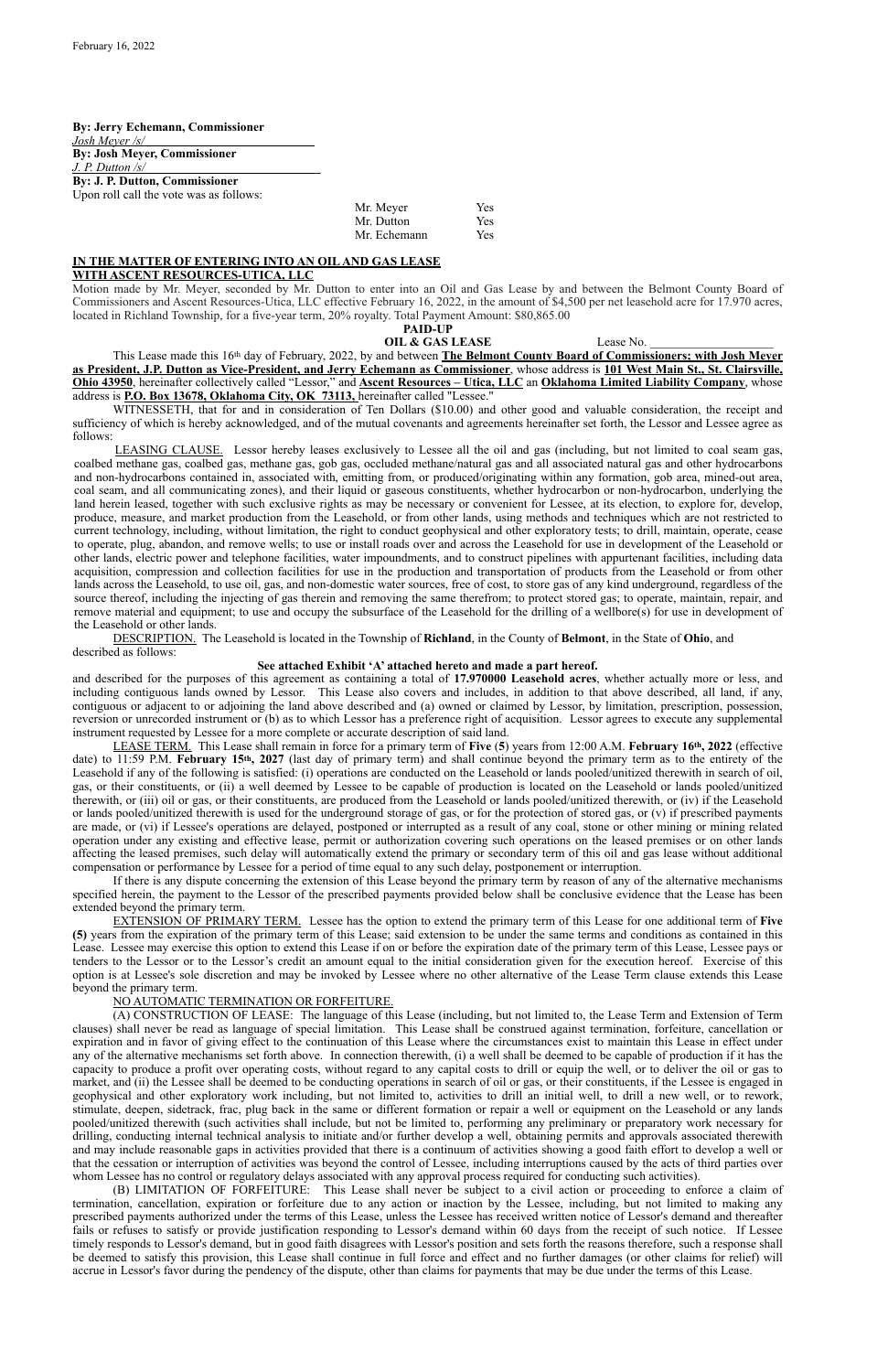PAYMENTS TO LESSOR. In addition to the bonus paid by Lessee for the execution hereof, Lessee covenants to pay Lessor, proportionate to Lessor's percentage of ownership, as follows:

(A) DELAY RENTAL: To pay Lessor as Delay Rental, after the first year, at the rate of five dollars (\$5.00) per net acre per year payable in advance. **The parties hereto agree that this is a Paid-Up Lease with no further Delay Rental and/or Delay in Marketing payments due to Lessor during the primary term hereof.**

(B) ROYALTY: For all oil and gas substances that are produced and sold from the lease premises, Lessor shall receive as its royalty **Twenty** (**20%**) percent of the sales proceeds actually received by Lessee from the sale of such production, less this same percentage share of all post production costs, as defined below, and less this same percentage share of all production, severance and ad valorem taxes. As used in this provision, post production costs shall mean (i) all losses of produced volumes (whether by use as fuel, line loss, flaring, venting or otherwise) and (ii) all costs actually incurred by Lessee from and after the wellhead to the point of sale, including, without limitation, all gathering, dehydration, compression, treatment, processing, marketing and transportation costs incurred in connection with the sale of such production. For royalty calculation purposes, Lessee shall never be required to adjust the sales proceeds to account for the purchaser's costs or charges downstream from the point of sale. Lessee may withhold Royalty payment until such time as the total withheld exceeds fifty dollars (\$50.00).

(C) DELAY IN MARKETING: In the event that Lessee drills a well on the Leasehold or lands pooled/unitized therewith that is awaiting completion (including, without limitation, hydraulic fracture stimulation), or that Lessee deems to be capable of production, but does not market producible gas, oil, or their constituents therefrom and there is no other basis for extending this Lease, Lessee shall pay after the primary term and until such time as marketing is established (or Lessee surrenders the Lease) a Delay in Marketing payment equal in amount and frequency to the annual Delay Rental payment, and this Lease shall remain in full force and effect to the same extent as payment of Royalty.

(D) SHUT-IN: In the event that production of oil, gas, or their constituents is interrupted and not marketed for a period of twelve (12) months, and there is no producing well on the Leasehold or lands pooled/unitized therewith, Lessee shall, after the primary term, as Royalty for constructive production, pay a Shut-in Royalty within ninety (90) days from the end of the continuous twelve (12) month Shut-in period, equal in amount and frequency to the annual Delay Rental payment until such time as production is re-established (or lessee surrenders the Lease) and this Lease shall remain in full force and effect. During Shut-in, Lessee shall have the right to rework, stimulate, or deepen any well on the Leasehold or to drill a new well on the Leasehold in an effort to re-establish production, whether from an original producing formation or from a different formation. In the event that the production from the only producing well on the Leasehold is interrupted for a period of less than twelve (12) months, this Lease shall remain in full force and effect without payment of Royalty or Shut-in Royalty.

 (E) DAMAGES: Lessee will remove unnecessary equipment and materials and reclaim all disturbed lands at the completion of activities, and Lessee agrees to repair any damaged improvements to the land and pay for the loss of growing crops or marketable timber.

(F) MANNER OF PAYMENT: Lessee shall make or tender all payments due hereunder by check, payable to Lessor, at Lessor's last known address, and Lessee may withhold any payment pending notification by Lessor of a change in address. Payment may be tendered by mail or any comparable method (e.g., Federal Express), and payment is deemed complete upon mailing or dispatch. Where the due date for any payment specified herein falls on a holiday, Saturday or Sunday, payment tendered (mailed or dispatched) on the next business day is timely.

(G) CHANGE IN LAND OWNERSHIP: Lessee shall not be bound by any change in the ownership of the Leasehold until furnished with such documentation as Lessee may reasonably require. Pending the receipt of documentation, Lessee may elect either to continue to make or withhold payments as if such a change had not occurred.

(H) TITLE: If Lessee receives evidence that Lessor does not have title to all or any part of the rights herein leased, Lessee may immediately withhold payments that would be otherwise due and payable hereunder to Lessor until the adverse claim is fully resolved. Lessor represents and warrants that there is no existing oil and gas lease which is presently in effect covering the Leasehold.

(I) LIENS: Lessee may at its option pay and discharge any past due taxes, mortgages, judgments, or other liens and encumbrances on or against any land or interest included in the Leasehold; and Lessee shall be entitled to recover from the debtor, with legal interest and costs, by deduction from any future payments to Lessor or by any other lawful means. In the event the leased lands are encumbered by a prior mortgage, then, notwithstanding anything contained herein to the contrary, Lessee shall have the right to suspend the payment of any royalties due hereunder, without liability for interest, until such time as Lessor obtains at its own expense a subordination of the mortgage in a form acceptable to Lessee.

(J) CHARACTERIZATION OF PAYMENTS: Payments set forth herein are covenants, not special limitations, regardless of the manner in which these payments may be invoked. Any failure on the part of the Lessee to timely or otherwise properly tender payment can never result in an automatic termination, expiration, cancellation, or forfeiture of this Lease. Lessor recognizes and acknowledges that oil and gas lease payments, in the form of rental, bonus and royalty, can vary depending on multiple factors and that this Lease is the product of good faith negotiations. Lessor hereby agrees that the payment terms, as set forth herein, and any bonus payments paid to Lessor constitute full consideration for the Leasehold. Lessor further agrees that such payment terms and bonus payments are final and that Lessor will not seek to amend or modify the lease payments, or seek additional consideration based upon any differing terms which Lessee has or will negotiate with any other lessor/oil and gas owner.

(K) PAYMENT REDUCTIONS: If Lessor owns a lesser interest in the oil or gas than the entire undivided fee simple estate, then the rentals (except for Delay Rental payments as set forth above), royalties, shut-in royalties and other payments hereunder shall be paid to Lessor only in the proportion which Lessor's interest bears to the whole and undivided fee.

UNITIZATION AND POOLING. Lessor grants Lessee the right to pool, unitize, or combine all or parts of the Leasehold with other lands, whether contiguous or not contiguous, leased or unleased, whether owned by Lessee or by others, at a time before or after drilling to create drilling or production units either by contract right or pursuant to governmental authorization. Pooling or unitizing in one or more instances shall not exhaust Lessee's pooling and unitizing rights hereunder, and Lessee is granted the right to change the size, shape, and conditions of operation or payment of any unit created. Lessor agrees to accept and receive out of the production or the revenue realized from the production of such unit, such proportional share of the Royalty from each unit well as the number of Leasehold acres included in the unit bears to the total number of acres in the unit. Otherwise, as to any part of the unit, drilling, operations in preparation for drilling, production, or shut-in production from the unit, or payment of Royalty, Shut-in Royalty, Delay in Marketing payment or Delay Rental attributable to any part of the unit (including non-Leasehold land) shall have the same effect upon the terms of this Lease as if a well were located on, or the subject

activity attributable to, the Leasehold. In the event of conflict or inconsistency between the Leasehold acres ascribed to the Lease, and the local property tax assessment calculation of the lands covered by the Lease, or the deeded acreage amount, Lessee may, at its option, rely on the latter as being determinative for the purposes of this paragraph.

OPERATIONS. If at the expiration of the primary term, oil or gas is not being produced on the leased premises or lands pooled or unitized therewith, but Lessee has commenced operations on the leased premises or acreage pooled or unitized therewith in search of oil, gas, or their constituents or has completed a dry hole thereon within one hundred eighty (180) days prior to the end of the primary term, this lease shall remain in force so long as operations on said well, or operations on any additional well, are prosecuted with no cessation of more than one hundred eighty (180) consecutive days or such other time as reasonably necessary so long as Lessee conducts such operations in good faith and with due diligence and, if they result in the production of oil or gas, so long thereafter as oil or gas is produced from the leased premises, or upon lands pooled or unitized therewith. Furthermore, if on or after the expiration of the primary term Lessee should drill a dry hole or holes thereon or, if after the discovery of oil or gas, the production thereof should cease from any cause, this lease shall not terminate if Lessee commences operations on the leased premises or lands pooled or unitized therewith in search of oil, gas, or their constituents within one hundred eighty (180) days from the date of completion of a dry hole or cessation of production or such other time as reasonably necessary so long as Lessee conducts such operations in good faith and with due diligence.

FACILITIES. Lessee shall not drill a well on the Leasehold within 200 feet of any structure located on the Leasehold without Lessor's written consent. Lessor shall not erect any building or structure, or plant any trees within 200 feet of a well or within 25 feet of a pipeline without Lessee's written consent. Lessor shall not improve, modify, degrade, or restrict roads and facilities built by Lessee without Lessee's written consent.

CONVERSION TO STORAGE. Lessee is hereby granted the right to convert the Leasehold or lands pooled/unitized therewith to gas storage. At the time of conversion, Lessee shall pay Lessor's proportionate part for the estimated recoverable gas remaining in any well drilled pursuant to this Lease using methods of calculating gas reserves as are generally accepted by the natural gas industry and, in the event that all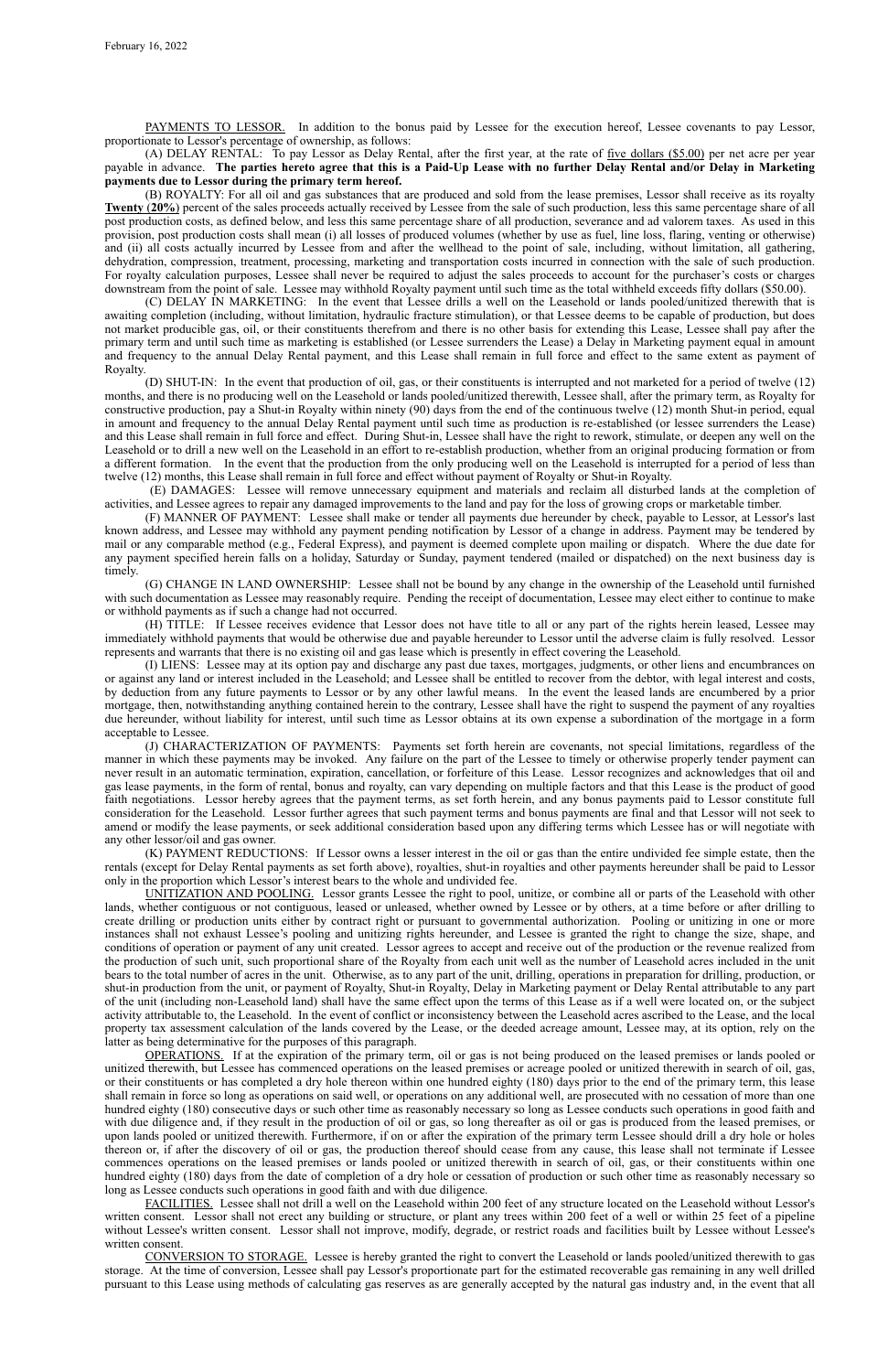wells on the Leasehold and/or lands pooled/unitized therewith have permanently ceased production, Lessor shall be paid a Conversion to Storage payment in an amount equal to Delay Rental for as long thereafter as the Leasehold or lands pooled/unitized therewith is/are used for gas storage or for protection of gas storage; such Conversion to Storage payment shall first become due upon the next ensuing Delay Rental anniversary date. The use of any part of the Leasehold or lands pooled or unitized therewith for the underground storage of gas, or for the protection of stored gas will extend this Lease beyond the primary term as to all rights granted by this Lease, including but not limited to production rights, regardless of whether the production and storage rights are owned together or separately.

DISPOSAL AND INJECTION WELLS. Lessor hereby grants to Lessee the right to drill wells and/or re-enter existing wells, including necessary location, roadway and pipeline easements and rights of way, on any part of the Leasehold or lands pooled or unitized therewith for the disposal and/or injection into any subsurface strata, other than a potable water strata, of air, gas, brine, completion and production fluids, waste water and any hydrocarbon related substances from any source, including, but not limited to wells on the Leasehold or lands pooled or unitized therewith or from properties and lands outside the Leasehold or lands pooled or unitized therewith, and to conduct all operations as may be required, for so long as necessary and required by Lessee for purposes as herein provided. If, at the expiration of the primary term, Lessee is disposing and/or injecting into any subsurface strata underlying the Leasehold or lands pooled or unitized therewith or conducting operations for such disposal and/or injection and this lease is not being maintained by any other provision contained herein and no other payments are being made to Lessor as prescribed hereunder, Lessee shall pay to Lessor the sum of one thousand dollars (\$1,000.00) per year, proportionately reduced to Lessor's ownership in the Leasehold and surface as it bears to the full and undivided estate, beginning on the next anniversary date of this Lease and said payment and term of this Lease, insofar as to terms and provisions contained herein applicable to disposal and injection wells, shall continue annually thereafter for so long as necessary and required by Lessee for purposes as herein provided and until all disposal and/or injection wells located on the Leasehold or on lands pooled or unitized therewith are plugged and abandoned. Lessor agrees that if required by Lessee, regulatory agency or governmental authority having jurisdiction, Lessor shall enter a separate Disposal and Injection Agreement with Lessee for the purposes as herein provided.

RIGHT OF FIRST REFUSAL. If at any time within the primary term of this Lease or any continuation or extension thereof, Lessor receives any bona fide offer, acceptable to Lessor, to grant an additional lease which will take effect upon expiration of this Lease ("Top Lease") covering all or part of the Leasehold, Lessee shall have the continuing option by meeting any such offer to acquire a Top Lease on equivalent terms and conditions. Any offer must be in writing and must set forth the proposed Lessee's name, bonus consideration and royalty consideration to be paid for such Top Lease, and include a copy of the lease form to be utilized reflecting all pertinent and relevant terms and conditions of the Top Lease. Lessee shall have fifteen (15) days after receipt from Lessor of a complete copy of any such offer to advise Lessor in writing of its election to enter into an oil and gas lease with Lessor on equivalent terms and conditions. If Lessee fails to notify Lessor within the aforesaid fifteen (15) day period of its election to meet any such bona fide offer, Lessor shall have the right to accept said offer. Any Top Lease granted by Lessor in violation of this provision shall be null and void.

TITLE AND INTERESTS. Lessor hereby warrants generally and agrees to defend title to the Leasehold and covenants that Lessee shall have quiet enjoyment hereunder and shall have benefit of the doctrine of after acquired title. Should any person having title to the Leasehold fail to execute this Lease, the Lease shall nevertheless be binding upon all persons who do execute it as Lessor.

LEASE DEVELOPMENT. There is no implied covenant to drill, prevent drainage, further develop or market production within the primary term or any extension of term of this Lease. There shall be no Leasehold forfeiture, termination, expiration or cancellation for failure to comply with said implied covenants. Provisions herein, including, but not limited to the prescribed payments, constitute full compensation for the privileges herein granted.

COVENANTS. This Lease and its expressed or implied covenants shall not be subject to termination, forfeiture of rights, or damages due to failure to comply with obligations if compliance is effectively prevented by federal, state, or local law, regulation, or decree, or the acts of God and/or third parties over whom Lessee has no control.

ARBITRATION. In the event of a disagreement between Lessor and Lessee concerning this Lease or the associated Order of Payment, performance thereunder, or damages caused by Lessee's operations, the resolution of all such disputes shall be determined by arbitration in accordance with the rules of the American Arbitration Association. Arbitration shall be the exclusive remedy and cover all disputes, including but not limited to, the formation, execution, validity and performance of the Lease and Order of Payment. All fees and costs associated with the arbitration shall be borne equally by Lessor and Lessee.

ENTIRE CONTRACT. The entire agreement between Lessor and Lessee is embodied herein and in the associated Order of Payment (if any). No oral warranties, representations, or promises have been made or relied upon by either party as an inducement to or modification of this Lease.

TITLE CURATIVE. Lessor agrees to execute consents, affidavits, ratifications, amendments, permits and other instruments as Lessee may request to carry out the purpose of this lease, including without limitation, applications necessary to obtain driveway entrance permits, and approvals of drilling or production units which Lessee may seek to form pursuant to governmental authorization.

SURRENDER. Lessee, at any time, and from time to time, may surrender and cancel this Lease as to all or any part of the Leasehold by recording a Surrender of Lease and thereupon this Lease, and the rights and obligations of the parties hereunder, shall terminate as to the part so surrendered; provided, however, that upon each surrender as to any part of the Leasehold, Lessee shall have reasonable and convenient easements for then existing wells, pipelines, pole lines, roadways and other facilities on the lands surrendered.

SUCCESSORS. All rights, duties, and liabilities herein benefit and bind Lessor and Lessee and their heirs, successors, and assigns.

FORCE MAJEURE. All express or implied covenants of this Lease shall be subject to all applicable laws, rules, regulations and orders. When drilling, reworking, production or other operations hereunder, or Lessee's fulfillment of its obligations hereunder are prevented or delayed by such laws, rules, regulations or orders, or by inability to obtain necessary permits, equipment, services, material, water, electricity, fuel, access or easements, or by fire, flood, adverse weather conditions, war, sabotage, rebellion, insurrection, riot, strike or labor disputes, other Acts of God, or by inability to obtain a satisfactory market for production or failure of purchasers or carriers to take or transport such production, or by any other cause not reasonably within Lessee's control, this Lease shall not terminate, in whole or in part, because of such prevention or delay, and, at Lessee's option, the period of such prevention or delay shall be added to the term hereof. Lessee shall not be liable in damages for breach of any express or implied covenants of this Lease for failure to comply therewith, if compliance is prevented by, or failure is the result of any applicable laws, rules, regulations or orders or operation of force majeure. If this Lease is the subject matter of any lawsuit, arbitration proceeding, or other action, then this Lease shall not expire during the pendency of such lawsuit, arbitration

proceeding, or other action, or any appeal thereof, and the period of the lawsuit, arbitration proceeding, or other action, and any appeal thereof, shall be added to the term of this Lease.

SEVERABILITY. This Lease is intended to comply with all applicable laws, rules, regulations, ordinances and governmental orders. If any provision of this Lease is held by a court of competent jurisdiction to be invalid, void, or unenforceable, the remaining provisions shall survive and continue in full force and effect to the maximum extent allowed by law. If a court of competent jurisdiction holds any provision of this Lease invalid, void, or unenforceable under applicable law, the court shall give the provision the greatest effect possible under the law and modify the provision so as to conform to applicable law if that can be done in a manner which does not frustrate the purpose of this Lease.

COUNTERPARTS. This Lease, including its Exhibits "A" and "B", may be executed in one or more counterparts, each of which will be deemed to be an original copy of this Lease and all of which, when taken together, will be deemed to constitute one and the same agreement.

IN WITNESS WHEREOF, Lessor hereunto sets hand and seal.

*Josh Meyer /s/*

**Josh Meyer, President** *J. P. Dutton /s/* **J.P. Dutton, Vice-President** *Jerry Echemann /s/* **Jerry Echemann, Commissioner** Approved as to Form: *David K. Liberati /s/ Assist P. A.*

Prosecuting Attorney

**EXHIBIT "A"**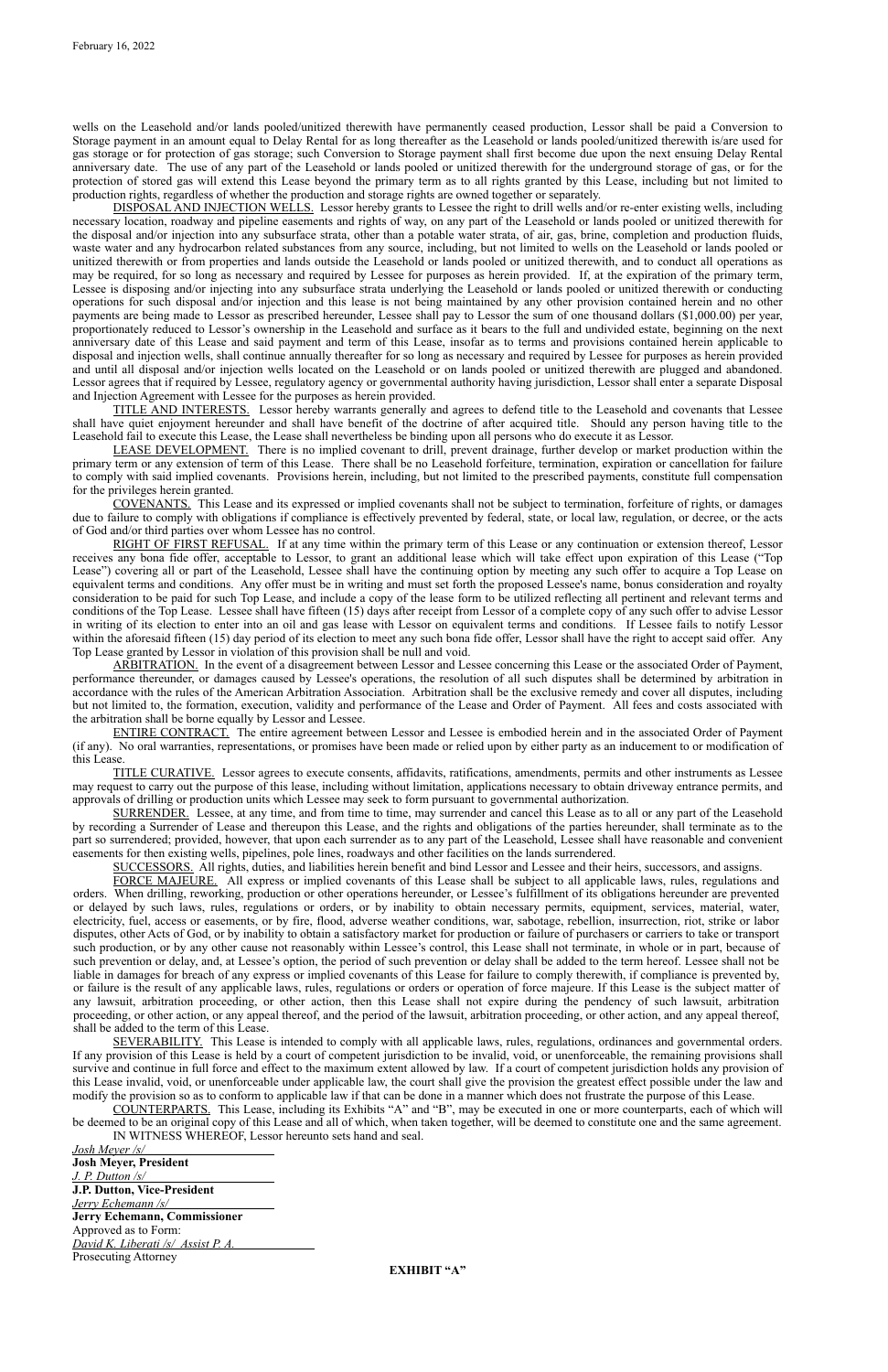This Exhibit "A" is attached to and made a part of that certain Oil and Gas Lease dated February 16th, 2022, by and between **The Belmont County Board of Commissioners; with Josh Meyer as President, J.P. Dutton as Vice-President, and Jerry Echemann as Commissioner**, as Lessor(s), and **Ascent Resources – Utica, LLC** an **Oklahoma Limited Liability Company**, as Lessee ("Lease"), to wit:

The Leasehold is located in the Township of **Richland**, in the County of **Belmont**, in the State of **Ohio**, and described as follows

Parcel #32-00645.001 - 0.080000 acres - NE/4 of S11/T7/R4; Richland Township, Belmont County, Ohio;

Parcel Unknown (Hidden Springs Drive a/k/a T. R. 1614 in Hidden Springs Subdivision Third Addition & Replat of Lots 32 & 33 of Second Addition, Cabinet E, Slide 396) - 1.444000 acres - NE/4 of S18/T7/R4; Richland Township, Belmont County, Ohio;

Parcel #32-01777.001 - 0.047000 acres - NE/4 of S11/T7/R4; Richland Township, Belmont County, Ohio;

Parcel Unknown (Provident Rd. a/k/a State Rt. 9 in John Kovach Subdivision, Cabinet C, Slide 323) - 0.307000 acres - NE/4 of S11/T7/R4; Richland Township, Belmont County, Ohio

Parcel 32-24-B - 0.073000 acres - SW/4 of S5/T7/R4; Richland Township, Belmont County, Ohio;

Parcel Unknown (Hidden Springs Drive in Hidden Springs Subdivision Fourth Addition, Cabinet F, Slide 55) - 0.0000 acres - NE/4 of S18/T7/ R4; Richland Township, Belmont County, Ohio;

Parcel Unknown (Katherine Dr. in Greenview First Addition, Cabinet D, Slide 362) - 0.855000 acres - NE/4, NW/4 and SW/4 of S5/T7/R4; Richland Township, Belmont County, Ohio;

Parcel Unknown (Katherine Dr. in Greenview First Addition, Cabinet D, Slide 376) - 0.449000 acres - NE/4, NW/4 and SW/4 of S5/T7/R4; Richland Township, Belmont County, Ohio;

Parcel Unknown (Kilsyth Court in The Highlands, Cabinet E, Slide 96 and 97) - 0.870000 acres - SW/4 of S5/T7/R4; Richland Township, Belmont County, Ohio;

Parcel Unknown (Edinburgh Way in The Highlands, Cabinet E, Slide 96 and 97) - 1.203000 acres - SW/4 of S5/T7/R4; Richland Township, Belmont County, Ohio;

Parcel Unknown (Martha Drive in Randland's First Addition, Cabinet D, Slide 84) - 1.577000 acres - SW/4 of S5/T7/R4; Richland Township, Belmont County, Ohio;

Parcel Unknown (Belmont Drive in Randland's Second Addition, Cabinet D, Slide 88) - 0.735000 acres - SW/4 of S5/T7/R4; Richland Township, Belmont County, Ohio;

Parcel Unknown (Rand Avenue in Bumgarner's Third Addition, Cabinet A, Slide 155) - 0.890000 acres - SW/4 of S5/T7/R4; Richland Township, Belmont County, Ohio;

Parcel Unknown (Park Drive, alleys and public park in A.L. Bumgarner's First Addition, Cabinet D, Slide 171) - 2.9098 acres - SW/4 of S5/T7/ R4; Richland Township, Belmont County, Ohio;

Parcel Unknown (Jessop Drive in Randland Bumgarner Subdivision, Cabinet A, Slide 59) - 1.262000 acres - SW/4 of S5/T7/R4; Richland Township, Belmont County, Ohio;

Parcel Unknown (Johnson Drive in Orchard Terrace, Cabinet C, Slide 35) - 0.750000 acres - SW/4 of S5/T7/R4; Richland Township, Belmont County, Ohio;

Parcel Unknown (Harwin Drive in Orchard Terrace, Cabinet C, Slide 35) - 0.250000 acres - SW/4 of S5/T7/R4; Richland Township, Belmont County, Ohio;

Parcel Unknown (Glenwill Drive in Orchard Terrace, Cabinet C, Slide 35) - 0.350000 acres - SW/4 of S5/T7/R4; Richland Township, Belmont County, Ohio;

Parcel Unknown (Crescent Drive) - 0.150000 acres - SW/4 of S5/T7/R4; Richland Township, Belmont County, Ohio;

Parcel Unknown (N. Sugar Street between Crisswill Road and Parcel 32-03712.000) - 0.460000 acres - SW/4 of S5/T7/R4; Richland Township, Belmont County, Ohio;

Parcel Unknown (N. Market Street between Bellview Street and Rand Avenue) - 0.750000 acres - SW/4 of S5/T7/R4; Richland Township, Belmont County, Ohio;

Parcel Unknown (North Market Street Ext. between Rand Avenue and Parcel 32-00150.000) - 1.310000 acres - SW/4 of S5/T7/R4; Richland Township, Belmont County, Ohio;

Parcel Unknown (Crescent Road between Parcel 34-02195.000 and Parcel 32-00606.000) - 1.250000 acres - SW/4 of S5/T7/R4; Richland Township, Belmont County, Ohio.

**LESSOR:**

#### **The Belmont County Board of Commissioners**

*Josh Meyer /s/* **Josh Meyer, President**

*J. P. Dutton /s/* **J.P. Dutton, Vice-President**

*Jerry Echemann /s/*

**Jerry Echemann, Commissioner**

Upon roll call the vote was as follows:

| Mr. Meyer    | <b>Yes</b> |
|--------------|------------|
| Mr. Dutton   | <b>Yes</b> |
| Mr. Echemann | <b>Yes</b> |

Mr. Dutton noted the Juvenile Court's 2021 report is very informative and they do a fantastic job with it.

**OPEN PUBLIC FORUM-**Richard Hord, Martins Ferry, inquired about the financial impact from the oil and gas industry on Belmont County. Mr. Meyer said it and has been improving over the last two years.

**RECESS**

**Jackee Pugh, Exec. Director, Belmont County Tourism Council, Inc. Re: Quarterly Tourism Report**

### **IN THE MATTER OF WINTER 2022 QUARTERLY TOURISM REPORT**

Ms. Pugh said, "The theme for 2022 is 'Beautiful, Friendly Belmont County'. We around the office have really embraced the meaning of 'new year, new beginnings.' We have new leadership. We have new ideas, and we have a brand new 2022 visitor's guide." 15,000 have been handed out throughout of Ohio and surrounding states. Ms. Pugh said she is impressed with the Tourism Board. They are very involved and are quite a diverse group. She also said she was appreciative she got to train with former director, Barb Ballint before her retirement. Mr. Meyer said it was a great report and she picked up where Ms. Ballint left off.

### **RECESS**

### **IN THE MATTER OF ENTERING EXECUTIVE SESSION AT 10:09 A.M.**

Motion made by Mr. Meyer, seconded by Mr. Dutton to enter executive session with Cindy Stock, HR Administrative Assistant, pursuant to ORC 121.22(G)(1) Personnel Exception, to consider the employment of public employees.

Upon roll call the vote was as follows:

| Mr. Meyer    | <b>Yes</b> |
|--------------|------------|
| Mr. Dutton   | <b>Yes</b> |
| Mr. Echemann | <b>Yes</b> |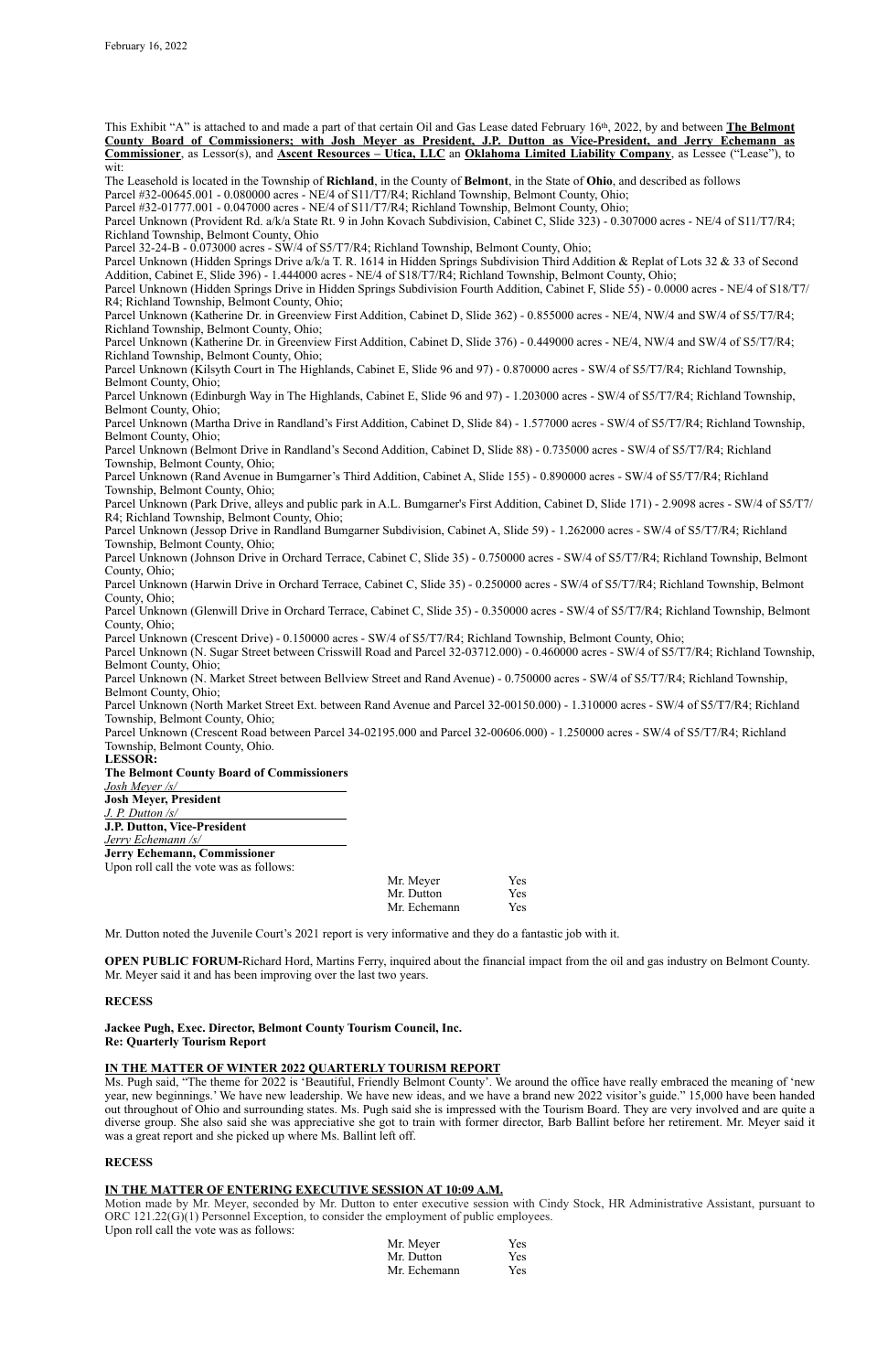#### **IN THE MATTER OF ADJOURNING EXECUTIVE SESSION AT 10:52 A.M.**

Motion made by Mr. Meyer, seconded by Mr. Dutton to exit executive session at 10:52 a.m. Upon roll call the vote was as follows:

| Mr. Meyer    | <b>Yes</b> |
|--------------|------------|
| Mr. Dutton   | <b>Yes</b> |
| Mr. Echemann | <b>Yes</b> |

Mr. Meyer said as a result of executive session there are two motions for the board to consider.

### **IN THE MATTER OF ACCEPTING THE RESIGNATION OF**

#### **MICHAEL J. STEWART, ASSISTANT WATER DISTRIBUTION MANAGER**

Motion made by Mr. Meyer, seconded by Mr. Dutton to accept the resignation of Michael J. Stewart, Assistant Water Distribution Manager at the Belmont County Water and Sewer District, effective February 25, 2022.

Upon roll call the vote was as follows:

| Mr. Meyer    | Yes |
|--------------|-----|
| Mr. Dutton   | Yes |
| Mr. Echemann | Yes |

### **IN THE MATTER OF ACCEPTING THE RESIGNATION OF BRIAN BETHEL, PART-TIME DELIVERY WORKER (DRIVER) SSOBC**

Motion made by Mr. Meyer, seconded by Mr. Dutton to accept the resignation of Brian Bethel, part-time Delivery Worker (Driver) with Senior Services of Belmont County, effective February 28, 2022.

Upon roll call the vote was as follows:

| Mr. Meyer    | Yes        |
|--------------|------------|
| Mr. Dutton   | <b>Yes</b> |
| Mr. Echemann | <b>Yes</b> |

#### **RECESS**

### **Reconvened Thursday, February 17, 2022, at 9:30 a.m. with Commissioners Meyer and Echemann present.**

#### **IN THE MATTER OF ENTERING EXECUTIVE SESSION AT 9:30 A.M.**

Motion made by Mr. Meyer, seconded by Mr. Dutton to enter executive session with Jonathan Downes (via phone) of the law firm Zashin and Rich Co., L.P.A, pursuant to ORC 121.22(G)(3) Court Action Exception to consider imminent court action.

Upon roll call the vote was as follows:

| Mr. Meyer    | <b>Yes</b> |
|--------------|------------|
| Mr. Echemann | <b>Yes</b> |
| Mr. Dutton   | Absent     |

Mr. Dutton joined (via phone) after entering executive session and exited before adjournment.

#### **IN THE MATTER OF ADJOURNING EXECUTIVE SESSION AT 9:57 A.M.**

Motion made by Mr. Meyer, seconded by Mr. Echemann to exit executive session at 9:57 a.m. Upon roll call the vote was as follows:

| Mr. Meyer    | <b>Yes</b> |
|--------------|------------|
| Mr. Echemann | <b>Yes</b> |
| Mr. Dutton   | Absent     |

Mr. Meyer said as a result of today's executive session there are no motions to be considered. As a result of yesterday's executive session there is one additional motion to consider.

### **IN THE MATTER OF APPOINTING MICHAEL KNOX TO TEMPORARILY SERVE AS INTERIM HEAD REGISTERED NURSE AT THE BELMONT COUNTY JAIL AT PAY GRADE 14, STEP 1**

Motion made by Mr. Meyer, seconded by Mr. Echemann to appoint Michael Knox to temporarily serve as Interim Head Registered Nurse at the Belmont County Jail at pay grade 14, step 1, effective February 22, 2022.

*Note: Mr. Knox currently holds the position of full-time registered nurse at the Belmont County Jail and is stepping in to replace Tiffany English whose last day is February 21, 2022.*

Upon roll call the vote was as follows:

| Mr. Meyer    | <b>Yes</b> |
|--------------|------------|
| Mr. Echemann | <b>Yes</b> |
| Mr. Dutton   | Absent     |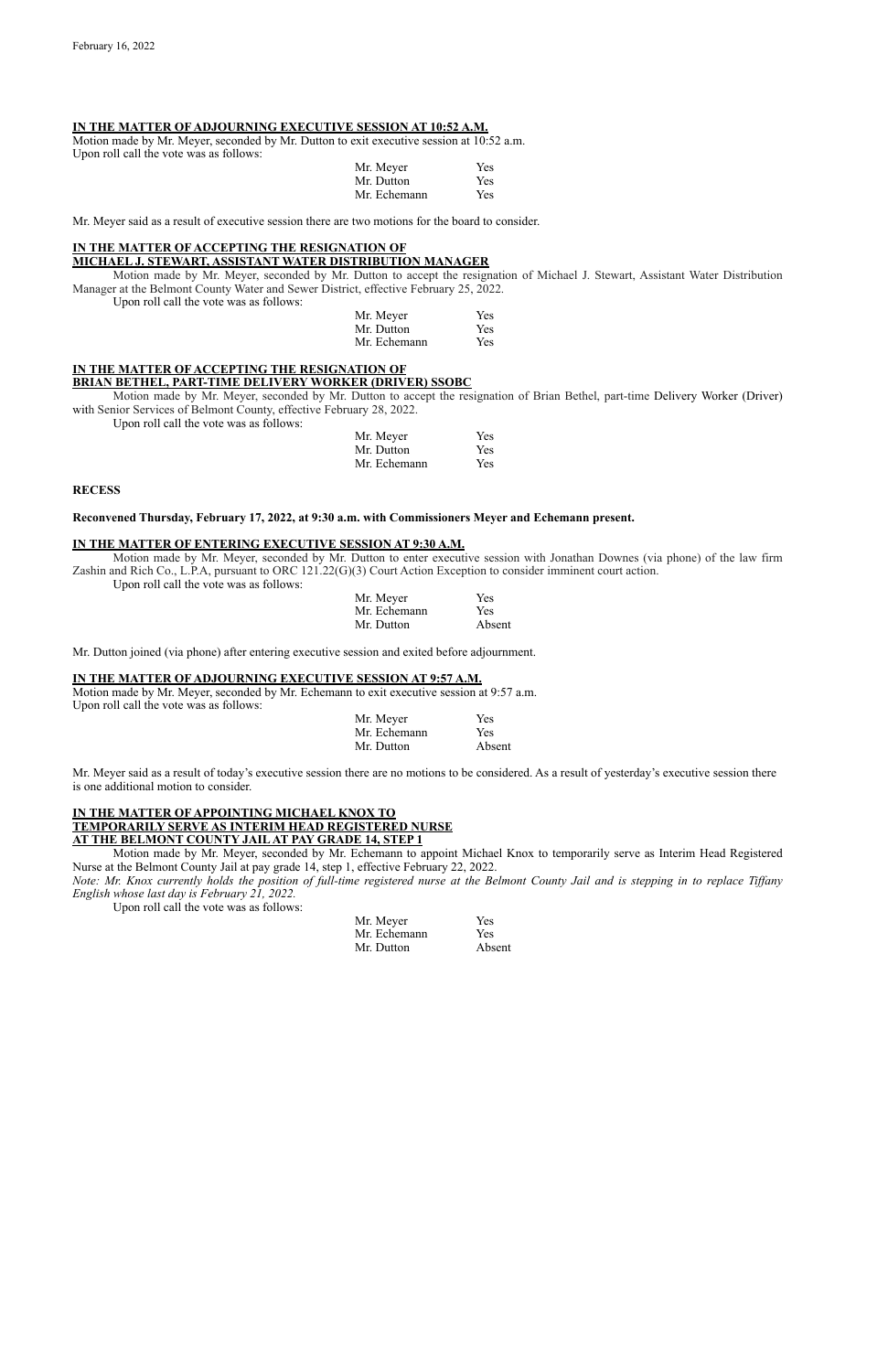February 16, 2022

### **IN THE MATTER OF ADJOURNING COMMISSIONERS MEETING AT 9:59 A.M.**

Motion made by Mr. Meyer, seconded by Mr. Echemann to adjourn the meeting at 9:59 a.m. Upon roll call the vote was as follows:

| Mr. Meyer    | Yes        |
|--------------|------------|
| Mr. Echemann | <b>Yes</b> |
| Mr. Dutton   | Absent     |

Read, approved and signed this 23rd day of February, 2022.

*Jerry Echemann /s/*

| $J. P.$ Dutton $\sqrt{s}$ | <b>COUNTY COMMISSIONERS</b> |
|---------------------------|-----------------------------|
|---------------------------|-----------------------------|

*Josh Meyer /s/*